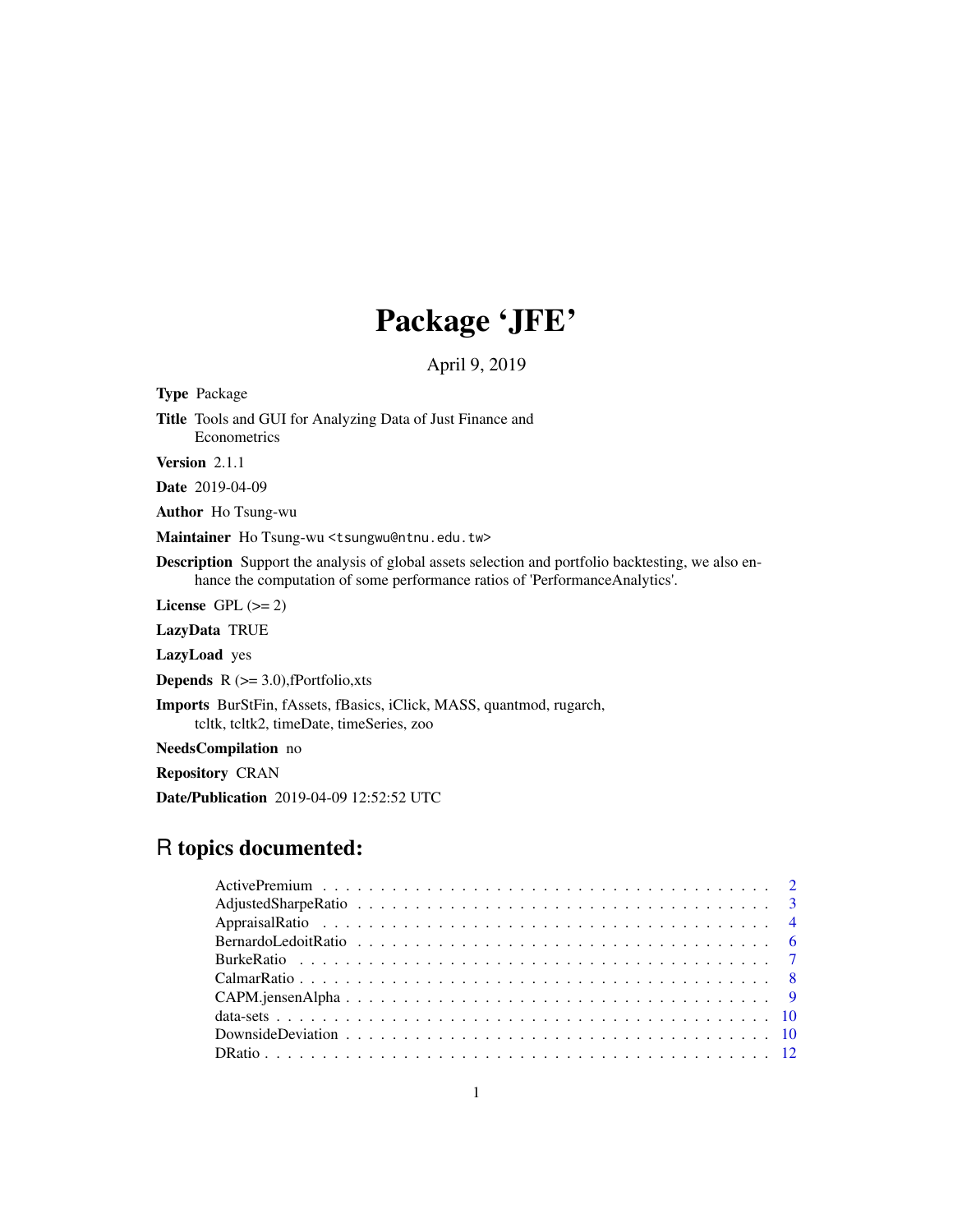# <span id="page-1-0"></span>2 ActivePremium

|       | IFE. |     |
|-------|------|-----|
|       |      |     |
|       |      |     |
|       |      | -18 |
|       |      |     |
|       |      |     |
|       |      |     |
|       |      | 22. |
|       |      |     |
|       |      |     |
|       |      |     |
|       |      |     |
|       |      |     |
|       |      |     |
|       |      |     |
|       |      | -31 |
|       |      | 32  |
|       |      |     |
|       |      |     |
|       |      |     |
| Index |      | 37  |

<span id="page-1-1"></span>ActivePremium *Active Premium or Active Return*

# Description

The return on an investment's annualized return minus the benchmark's annualized return.

# Usage

```
ActivePremium(Ra, Rb, scale = NA, ...)
```

| Ra        | return vector of the portfolio                                                                  |
|-----------|-------------------------------------------------------------------------------------------------|
| Rb        | return vector of the benchmark asset                                                            |
| scale     | number of periods in a year (daily scale = $252$ , monthly scale = 12, quarterly<br>$scale = 4$ |
| $\ddotsc$ | any other passthru parameters to Return.annualized (e.g., geometric=FALSE)                      |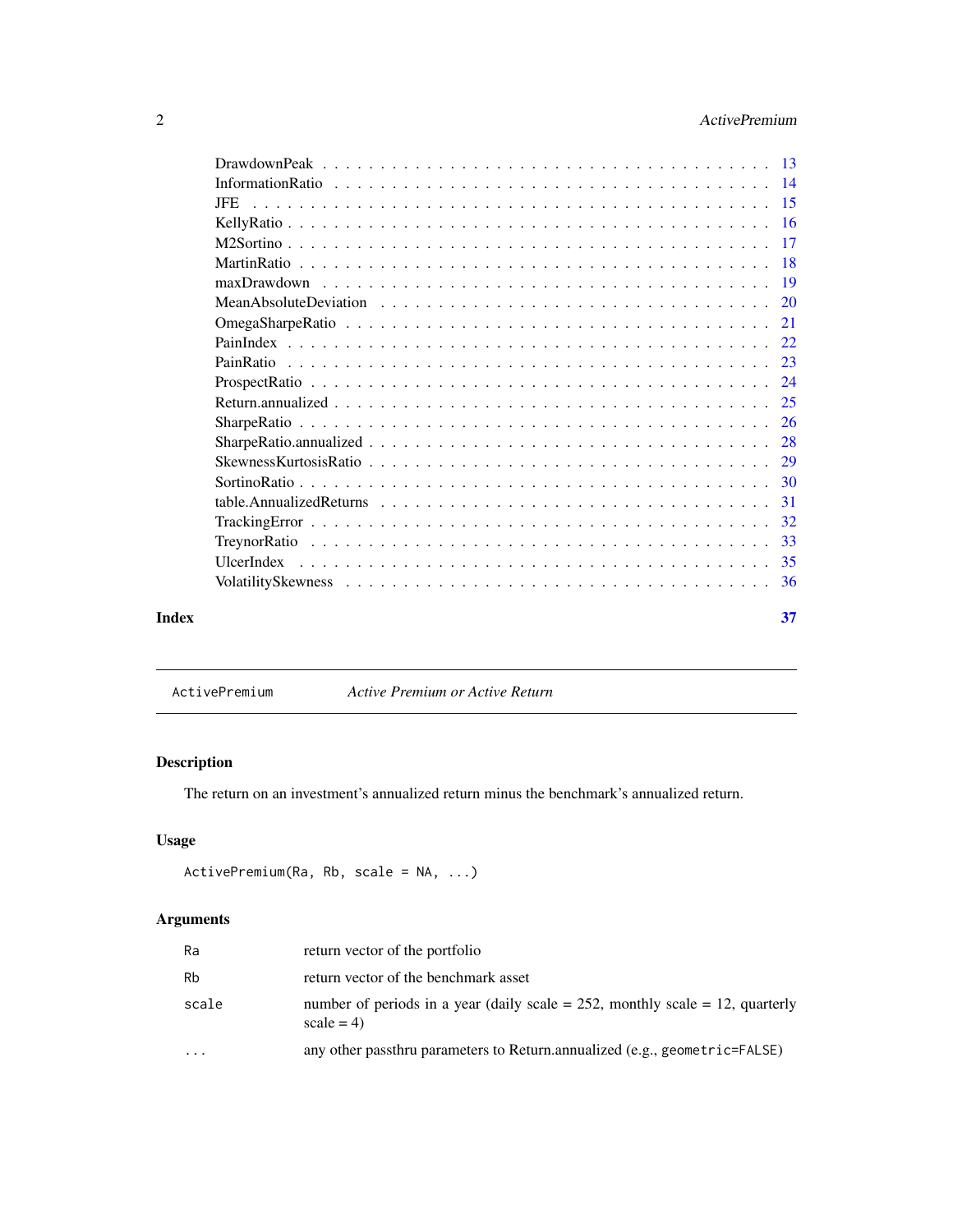# <span id="page-2-0"></span>Details

Active Premium = Investment's annualized return - Benchmark's annualized return. With a view to speeding computation. I re-write the code of some ratios of the package PerformanceAnalytics, and use the same name for comparing the performance enhancing. Interested readers may compare speed improvement with the use of system.time().

# Author(s)

Ho Tsung-wu <tsungwu@ntnu.edu.tw>, College of Management, National Taiwan Normal University.

# References

Sharpe, W.F. The Sharpe Ratio,*Journal of Portfolio Management*, Fall 1994, 49-58. See aslo package PerformanceAnalytics.

#### See Also

[InformationRatio](#page-13-1) [TrackingError](#page-31-1) [Return.annualized](#page-24-1)

# Examples

```
data(assetReturns)
assetReturns=assetReturns["2011::2018"] #short sample for fast example
Ra=assetReturns[, -29]
Rb=assetReturns[,29] #DJI
  ActivePremium(Ra, Rb)
```
AdjustedSharpeRatio *Adjusted Sharpe ratio of the return distribution*

#### Description

Adjusted Sharpe ratio was introduced by Pezier and White (2006) to adjusts for skewness and kurtosis by incorporating a penalty factor for negative skewness and excess kurtosis.

#### Usage

```
AdjustedSharpeRatio(R, Rf = 0, FW = "StdDev", ...)
```

| R        | an xts, vector, matrix, data frame, timeSeries or zoo object of asset returns                               |
|----------|-------------------------------------------------------------------------------------------------------------|
| Rf       | the risk free rate                                                                                          |
| FUN      | one of "StdDev" or "VaR" or "ES" to use as the denominator for unadjusted<br>Sharpe ratio, default="StdDev" |
| $\cdots$ | any other pass through parameters                                                                           |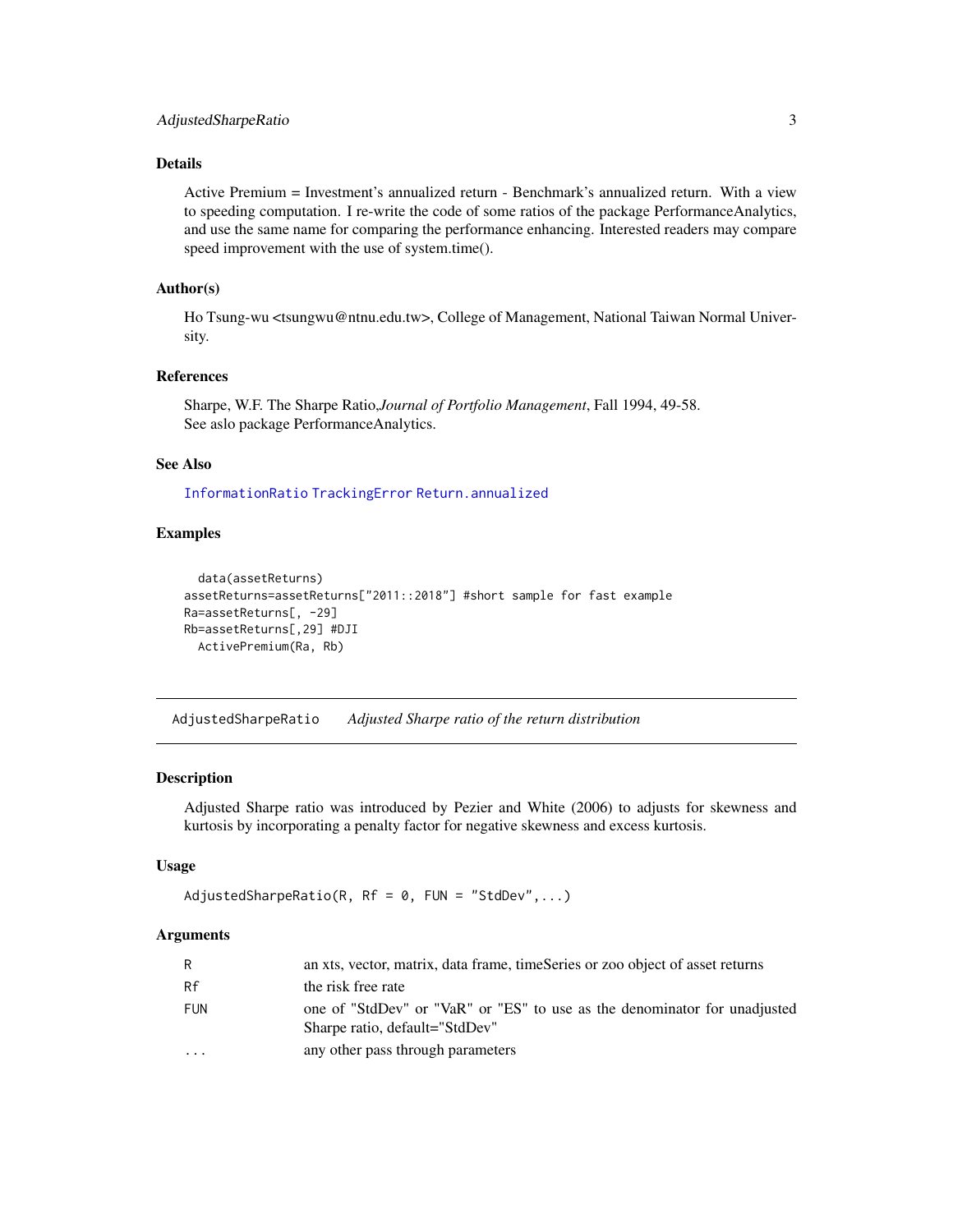<span id="page-3-0"></span>Details

$$
Adjusted SharpeRatio = SR * [1 + (\frac{S}{6}) * SR - (\frac{K-3}{24}) * SR^2]
$$

where  $SR$  is the sharpe ratio with data annualized,  $S$  is the skewness and  $K$  is the kurtosis

#### Author(s)

Ho Tsung-wu <tsungwu@ntnu.edu.tw>, College of Management, National Taiwan Normal University.

# References

Carl Bacon, *Practical portfolio performance measurement and attribution*, second edition 2008 p.99.

Pezier, Jaques and White, Anthony. 2006. The Relative Merits of Investable Hedge Fund Indices and of Funds of Hedge Funds in Optimal Passive Portfolios. [http://econpapers.repec.org/](http://econpapers.repec.org/paper/rdgicmadp/icma-dp2006-10.htm) [paper/rdgicmadp/icma-dp2006-10.htm](http://econpapers.repec.org/paper/rdgicmadp/icma-dp2006-10.htm) See also package PerformanceAnalytics.

#### See Also

[SharpeRatio.annualized](#page-27-1)

#### Examples

data(assetReturns)

AdjustedSharpeRatio(assetReturns)

AppraisalRatio *Appraisal ratio of the return distribution*

#### Description

Appraisal ratio is the Jensen's alpha adjusted for specific risk. The numerator is divided by specific risk instead of total risk.

#### Usage

```
AppraisalRatio(Ra, Rb, Rf = 0, method = c("appraisal", "modified","alternative"), ...)
```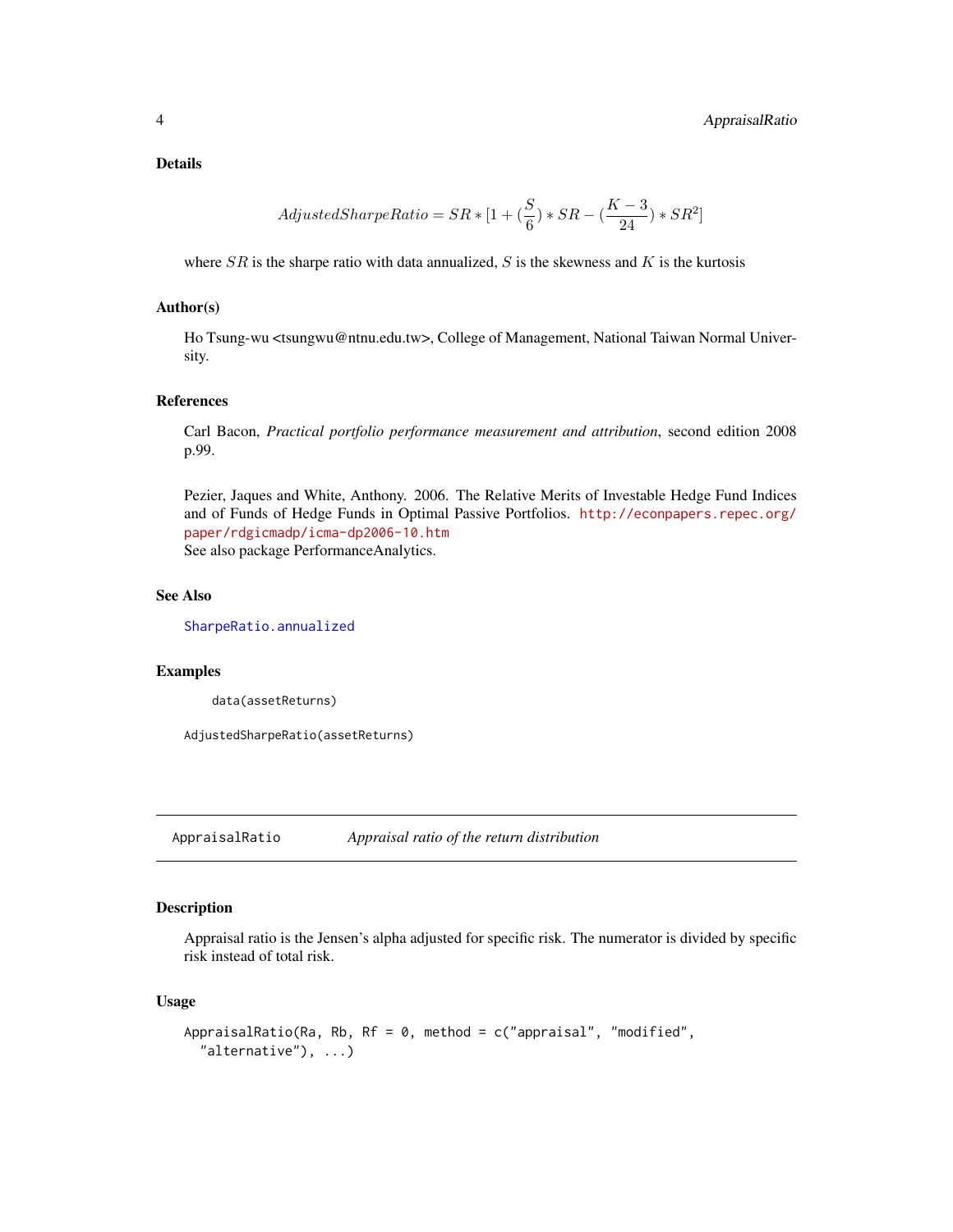# AppraisalRatio 5

#### Arguments

| Ra     | an xts, vector, matrix, data frame, timeSeries or zoo object of asset returns                                                                                    |
|--------|------------------------------------------------------------------------------------------------------------------------------------------------------------------|
| Rb     | return vector of the benchmark asset                                                                                                                             |
| Rf     | risk free rate, in same period as your returns                                                                                                                   |
| method | is one of "appraisal" to calculate appraisal ratio, "modified" to calculate modified<br>Jensen's alpha or "alternative" to calculate alternative Jensen's alpha. |
|        | any other pass through parameters                                                                                                                                |

#### Details

Modified Jensen's alpha is Jensen's alpha divided by beta.

Alternative Jensen's alpha is Jensen's alpha divided by systematic risk.

$$
Approxal ratio = \frac{\alpha}{\sigma_{\epsilon}}
$$

$$
Modified Jensen's alpha = \frac{\alpha}{\beta}
$$

$$
AlternativeJensen's alpha = \frac{\alpha}{\sigma_S}
$$

where  $alpha$  is the Jensen's alpha,  $\sigma_{epsilon}$  is the specific risk,  $\sigma_S$  is the systematic risk.

# Author(s)

Ho Tsung-wu <tsungwu@ntnu.edu.tw>, College of Management, National Taiwan Normal University.

# References

Carl Bacon, *Practical portfolio performance measurement and attribution*, second edition 2008 p.77. See also package PerformanceAnalytics.

# Examples

```
data(assetReturns)
Ra=assetReturns[, -29]
Rb=assetReturns[,29] #DJI
AppraisalRatio(Ra, Rb, method="appraisal")
```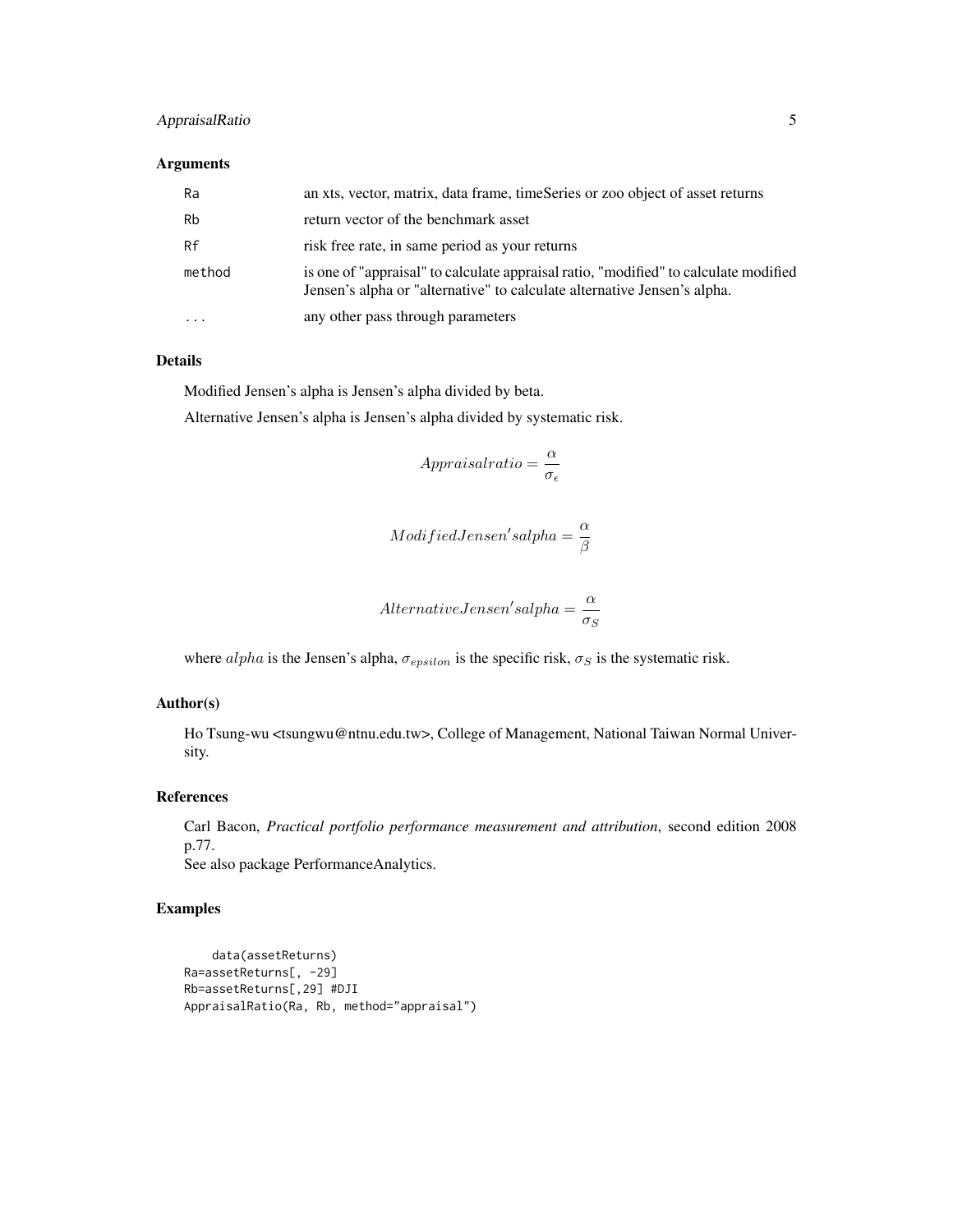<span id="page-5-0"></span>BernardoLedoitRatio *Bernardo and Ledoit ratio of the return distribution*

# Description

To calculate Bernardo and Ledoit ratio we take the sum of the subset of returns that are above 0 and we divide it by the opposite of the sum of the subset of returns that are below 0

#### Usage

```
BernardoLedoitRatio(R, ...)
```
#### Arguments

|                   | an xts, vector, matrix, data frame, timeSeries or zoo object of asset returns |
|-------------------|-------------------------------------------------------------------------------|
| $\cdot\cdot\cdot$ | any other passthru parameters                                                 |

# Details

$$
Bernardo LedoitRatio(R) = \frac{\frac{1}{n} \sum_{t=1}^{n} max(R_t, 0)}{\frac{1}{n} \sum_{t=1}^{n} max(-R_t, 0)}
$$

where  $n$  is the number of observations of the entire series

# Author(s)

Ho Tsung-wu <tsungwu@ntnu.edu.tw>, College of Management, National Taiwan Normal University.

#### References

Carl Bacon, *Practical portfolio performance measurement and attribution*, second edition 2008 p.95.

See also package PerformanceAnalytics.

# Examples

```
data(assetReturns)
BernardoLedoitRatio(R=assetReturns)
```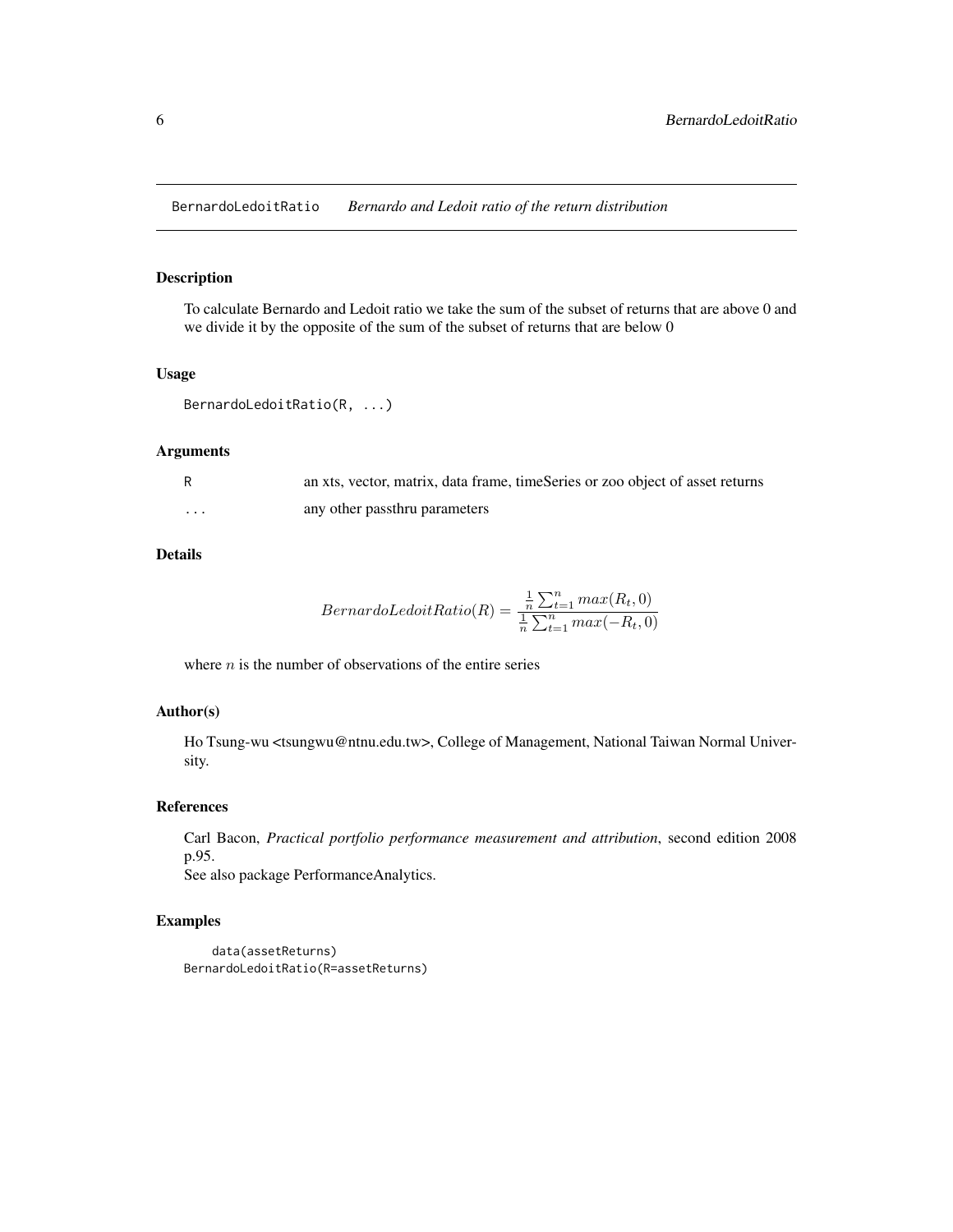<span id="page-6-0"></span>

# Description

To calculate Burke ratio we take the difference between the portfolio return and the risk free rate and we divide it by the square root of the sum of the square of the drawdowns. To calculate the modified Burke ratio we just multiply the Burke ratio by the square root of the number of datas.

# Usage

BurkeRatio(R, Rf =  $\theta$ , modified = FALSE, ...)

#### Arguments

| R        | an xts, vector, matrix, data frame, timeSeries or zoo object of asset returns                 |
|----------|-----------------------------------------------------------------------------------------------|
| Rf       | the risk free rate                                                                            |
| modified | a boolean to decide which ratio to calculate between Burke ratio and modified<br>Burke ratio. |
| $\cdot$  | any other passthru parameters                                                                 |

# Details

$$
BurkeRatio = \frac{r_P - r_F}{\sqrt{\sum_{t=1}^{d} D_t^2}}
$$

$$
ModifiedBurkeRatio = \frac{r_P - r_F}{\sqrt{\sum_{t=1}^d \frac{D_t^2}{n}}}
$$

where *n* is the number of observations of the entire series,  $d$  is number of drawdowns,  $r_P$  is the portfolio return,  $r_F$  is the risk free rate and  $D_t$  the  $t^{th}$  drawdown.

#### Author(s)

Ho Tsung-wu <tsungwu@ntnu.edu.tw>, College of Management, National Taiwan Normal University.

# References

Carl Bacon, *Practical portfolio performance measurement and attribution*, second edition 2008 p.90-91.

See aslo package PerformanceAnalytics.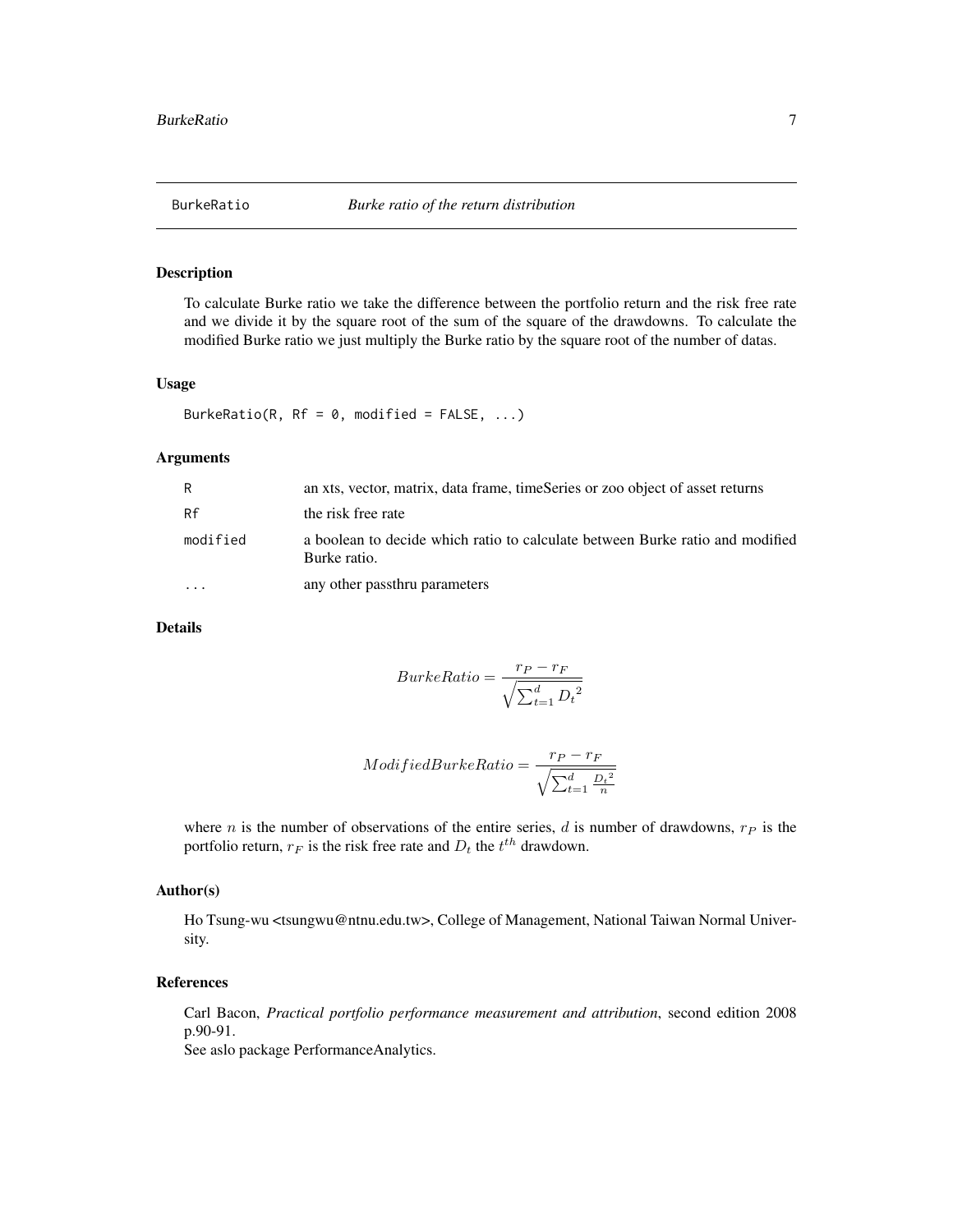#### Examples

```
data(assetReturns)
assetReturns=assetReturns["2011::2018"] #short sample for fast example
 BurkeRatio(assetReturns,Rf=0)
```

| CalmarRatio | calculate a Calmar or Sterling reward/risk ratio Calmar and Sterling  |
|-------------|-----------------------------------------------------------------------|
|             | Ratios are yet another method of creating a risk-adjusted measure for |
|             | <i>ranking investments similar to the SharpeRatio.</i>                |

# Description

Both the Calmar and the Sterling ratio are the ratio of annualized return over the absolute value of the maximum drawdown of an investment. The Sterling ratio adds an excess risk measure to the maximum drawdown, traditionally and defaulting to 10%.

# Usage

```
CalmarRatio(R, scale = NA)
```
SterlingRatio(R, scale = NA, excess =  $0.1$ )

#### Arguments

| R      | an xts, vector, matrix, data frame, timeSeries or zoo object of asset returns                         |
|--------|-------------------------------------------------------------------------------------------------------|
| scale  | number of periods in a year (daily scale = $252$ , monthly scale = 12, quarterly<br>$scale = 4$       |
| excess | for Sterling Ratio, excess amount to add to the max drawdown, traditionally and<br>default $.1(10\%)$ |

#### Details

It is also traditional to use a three year return series for these calculations, although the functions included here make no effort to determine the length of your series. If you want to use a subset of your series, you'll need to truncate or subset the input data to the desired length.

Many other measures have been proposed to do similar reward to risk ranking. It is the opinion of this author that newer measures such as Sortino's [SharpeRatio](#page-25-1) are both "better" measures, and should be preferred to the Calmar or Sterling Ratio.

#### Author(s)

Ho Tsung-wu <tsungwu@ntnu.edu.tw>, College of Management, National Taiwan Normal University.

<span id="page-7-0"></span>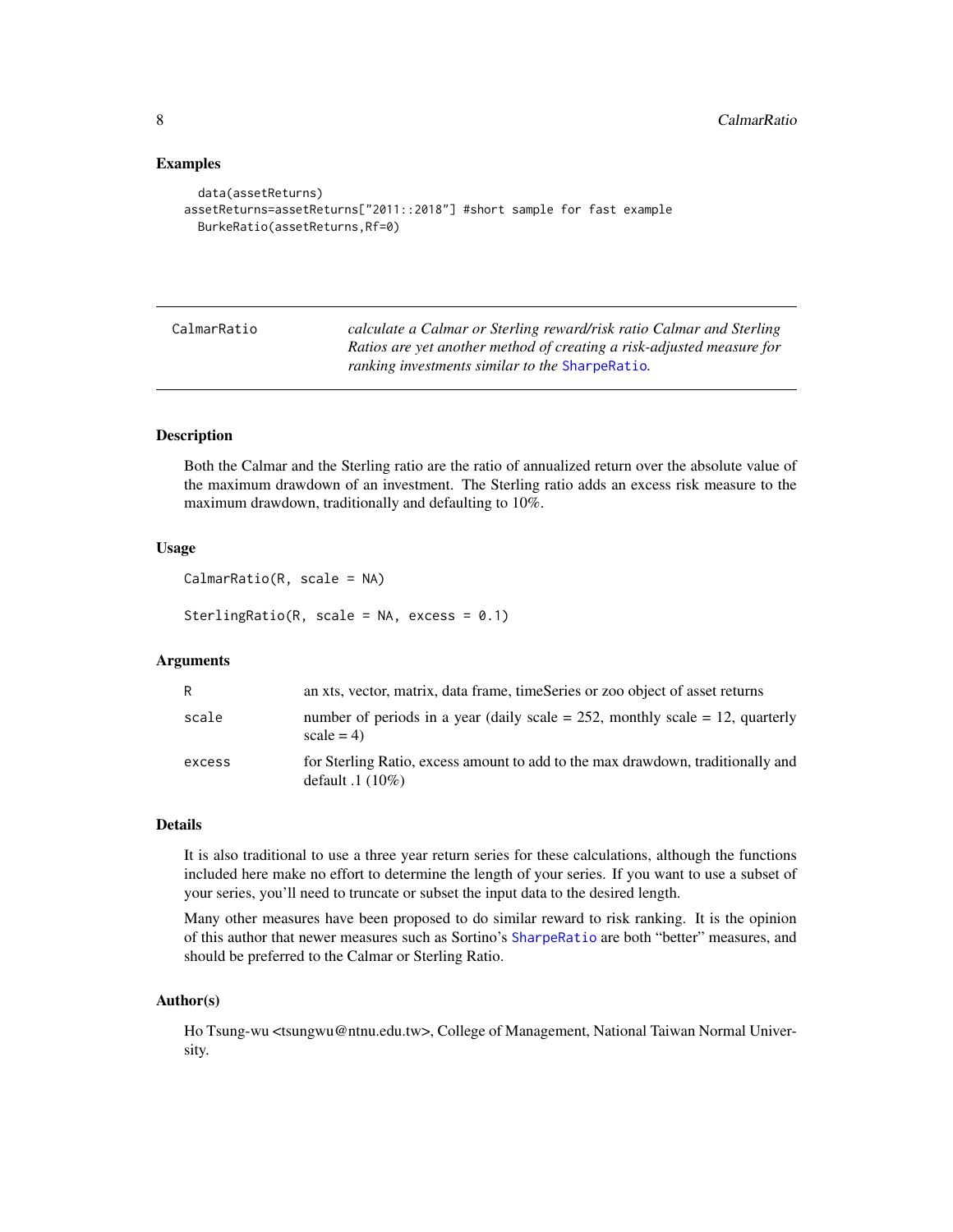# <span id="page-8-0"></span>CAPM.jensenAlpha 9

# References

Bacon, Carl. *Practical Portfolio Performance Measurement and Attribution*. Wiley. 2004. See also package PerformanceAnalytics.

# See Also

[Return.annualized](#page-24-1), [maxDrawdown](#page-18-1),

#### Examples

```
data(assetReturns)
R=assetReturns[, -29]
```
SterlingRatio(R)

CAPM.jensenAlpha *Jensen's alpha of the return distribution*

# Description

The Jensen's alpha is the intercept of the regression equation in the Capital Asset Pricing Model and is in effect the exess return adjusted for systematic risk.

#### Usage

CAPM.jensenAlpha(Ra, Rb, Rf =  $0, ...$ )

# Arguments

| Ra | an xts, vector, matrix, data frame, timeSeries or zoo object of asset returns |
|----|-------------------------------------------------------------------------------|
| Rb | return vector of the benchmark asset                                          |
| Rf | risk free rate, in same period as your returns                                |
| .  | any other passthru parameters                                                 |

# Details

$$
\alpha = r_p - r_f - \beta_p * (b - r_f)
$$

where  $r_f$  is the risk free rate,  $\beta_r$  is the regression beta,  $r_p$  is the portfolio return and b is the benchmark return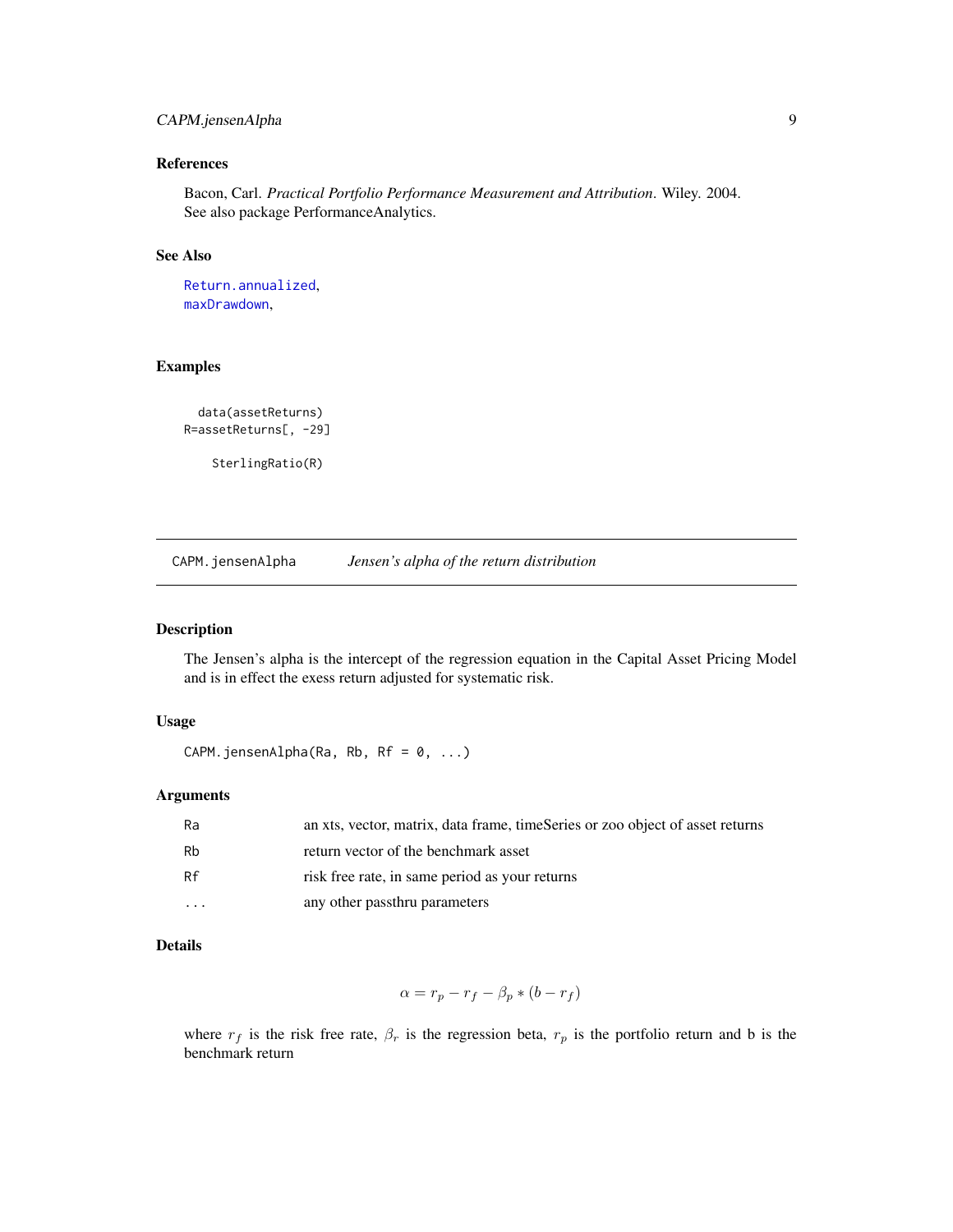#### Author(s)

Ho Tsung-wu <tsungwu@ntnu.edu.tw>, College of Management, National Taiwan Normal University.

# References

Carl Bacon, *Practical portfolio performance measurement and attribution*, second edition 2008 p.72

See also package PerformanceAnalytics.

# Examples

```
data(assetReturns)
assetReturns=assetReturns["2011::2018"] #short sample for fast example
Ra=assetReturns[, -29]
Rb=assetReturns[,29] #DJI
```
CAPM.jensenAlpha(Ra, Rb)

data-sets *DJ 30 Assets Data Sets*

# Description

Example data sets.

#### Usage

data(assetReturns)

#### Value

```
an object of class "timeSeries" or "xts".
```
<span id="page-9-1"></span>DownsideDeviation *downside risk (deviation, variance) of the return distribution*

# Description

Downside deviation, semideviation, and semivariance are measures of downside risk.

#### Usage

```
DownsideDeviation(R, MAR = 0, method = c("full", "subset"), potential = FALSE,...)
```
<span id="page-9-0"></span>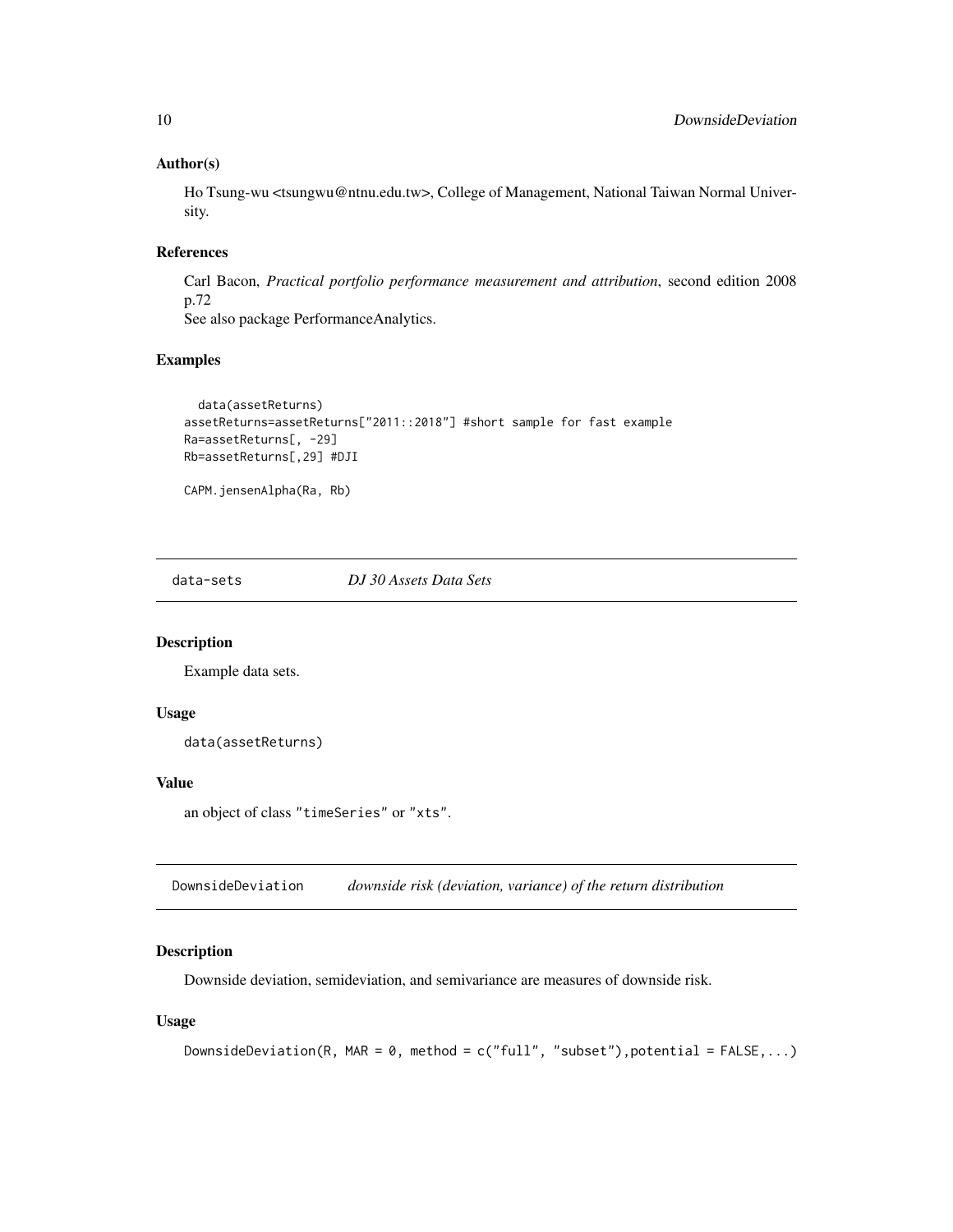#### **Arguments**

| R          | an xts, vector, matrix, data frame, timeSeries or zoo object of asset returns                                                                                                           |
|------------|-----------------------------------------------------------------------------------------------------------------------------------------------------------------------------------------|
| <b>MAR</b> | Minimum Acceptable Return, in the same periodicity as your returns                                                                                                                      |
| method     | one of "full" or "subset", indicating whether to use the length of the full series<br>or the length of the subset of the series below the MAR as the denominator,<br>defaults to "full" |
| potential  | if TRUE, calculate downside potential instead, default FALSE                                                                                                                            |
| $\cdots$   | any other passthru parameters                                                                                                                                                           |

# Details

Downside deviation, similar to semi deviation, eliminates positive returns when calculating risk. Instead of using the mean return or zero, it uses the Minimum Acceptable Return as proposed by Sharpe (which may be the mean historical return or zero). It measures the variability of underperformance below a minimum targer rate. The downside variance is the square of the downside potential.

To calculate it, we take the subset of returns that are less than the target (or Minimum Acceptable Returns (MAR)) returns and take the differences of those to the target. We sum the squares and divide by the total number of returns to get a below-target semi-variance.

$$
DownsideDeviation(R, MAR) = \delta_{MAR} = \sqrt{\sum_{t=1}^{n} \frac{min[(R_t - MAR), 0]^2}{n}}
$$

Downside
$$
DownsideVariance(R, MAR) = \sum_{t=1}^{n} \frac{min[(R_t - MAR), 0]^2}{n}
$$

$$
DownsidePotential(R, MAR) = \sum_{t=1}^{n} \frac{min[(R_t - MAR), 0]}{n}
$$

where  $n$  is either the number of observations of the entire series or the number of observations in the subset of the series falling below the MAR.

SemiDeviation or SemiVariance is a popular alternative downside risk measure that may be used in place of standard deviation or variance. SemiDeviation and SemiVariance are implemented as a wrapper of DownsideDeviation with MAR=mean(R).

In many functions like Markowitz optimization, semideviation may be substituted directly, and the covariance matrix may be constructed from semideviation or the vector of returns below the mean rather than from variance or the full vector of returns.

In semideviation, by convention, the value of n is set to the full number of observations. In semivariance the the value of  $n$  is set to the subset of returns below the mean. It should be noted that while this is the correct mathematical definition of semivariance, this result doesn't make any sense if you are also going to be using the time series of returns below the mean or below a MAR to construct a semi-covariance matrix for portfolio optimization.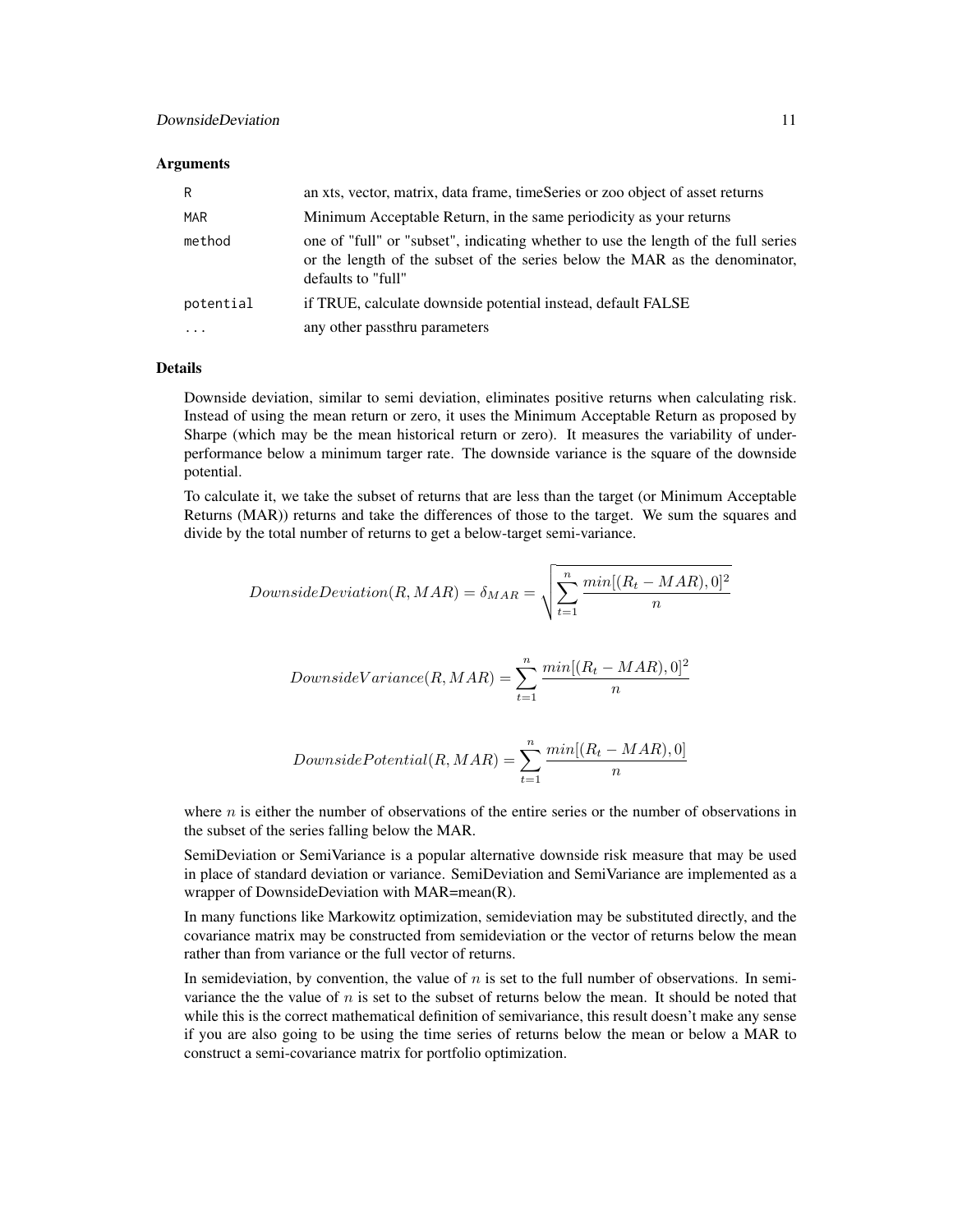<span id="page-11-0"></span>Sortino recommends calculating downside deviation utilizing a continuous fitted distribution rather than the discrete distribution of observations. This would have significant utility, especially in cases of a small number of observations. He recommends using a lognormal distribution, or a fitted distribution based on a relevant style index, to construct the returns below the MAR to increase the confidence in the final result. Hopefully, in the future, we'll add a fitted option to this function, and would be happy to accept a contribution of this nature.

# Author(s)

Ho Tsung-wu <tsungwu@ntnu.edu.tw>, College of Management, National Taiwan Normal University.

#### References

Sortino, F. and Price, L. Performance Measurement in a Downside Risk Framework. *Journal of Investing*. Fall 1994, 59-65.

Carl Bacon, *Practical portfolio performance measurement and attribution*, second edition 2008

Plantinga, A., van der Meer, R. and Sortino, F. The Impact of Downside Risk on Risk-Adjusted Performance of Mutual Funds in the Euronext Markets. July 19, 2001. Available at SSRN: <http://ssrn.com/abstract=277352>

<http://www.sortino.com/htm/performance.htm> see especially end note 10 <http://en.wikipedia.org/wiki/Semivariance>

See also package PerformanceAnalytics.

# Examples

```
data(assetReturns)
assetReturns=assetReturns["2011::2018"] #short sample for fast example
R=assetReturns[, -29]
 DownsideDeviation(R, MAR = 0)
```
DRatio *d ratio of the return distribution*

# Description

The d ratio is similar to the Bernado Ledoit ratio but inverted and taking into account the frequency of positive and negative returns.

#### Usage

DRatio(R, ...)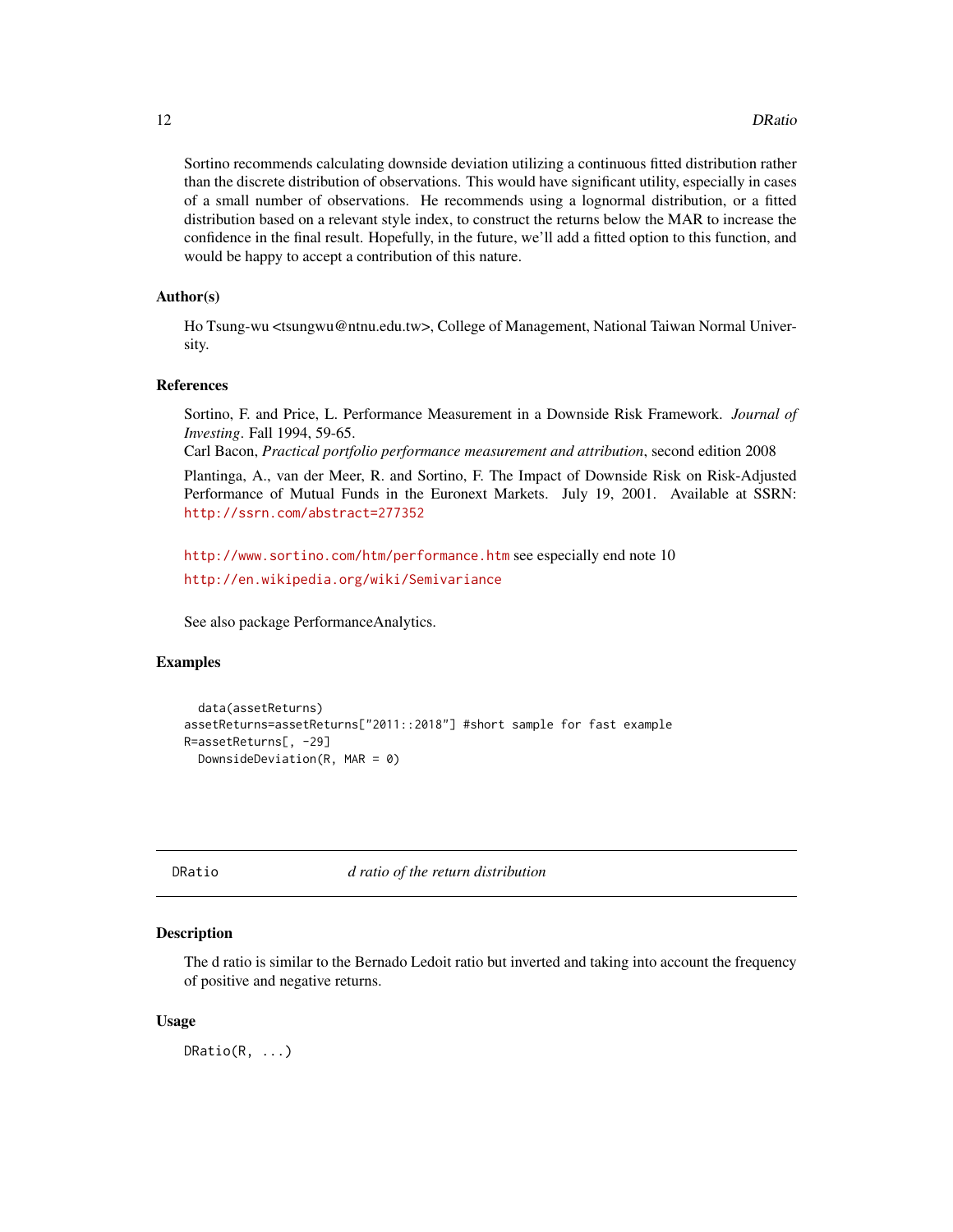#### <span id="page-12-0"></span>DrawdownPeak 13

#### Arguments

|          | an xts, vector, matrix, data frame, timeSeries or zoo object of asset returns |
|----------|-------------------------------------------------------------------------------|
| $\cdots$ | any other passthru parameters                                                 |

#### Details

It has values between zero and infinity. It can be used to rank the performance of portfolios. The lower the d ratio the better the performance, a value of zero indicating there are no returns less than zero and a value of infinity indicating there are no returns greater than zero.

$$
DRatio(R) = \frac{n_d * \sum_{t=1}^{n} max(-R_t, 0)}{n_u * \sum_{t=1}^{n} max(R_t, 0)}
$$

where n is the number of observations of the entire series,  $n_d$  is the number of observations less than zero,  $n_u$  is the number of observations greater than zero

#### Author(s)

Ho Tsung-wu <tsungwu@ntnu.edu.tw>, College of Management, National Taiwan Normal University.

# References

Carl Bacon, *Practical portfolio performance measurement and attribution*, second edition 2008 p.95

See also package PerformanceAnalytics.

#### Examples

```
data(assetReturns)
R=assetReturns[, -29]
```
DRatio(R)

DrawdownPeak *Drawdawn peak of the return distribution*

# Description

Drawdawn peak is for each return its drawdown since the previous peak

#### Usage

DrawdownPeak(R, ...)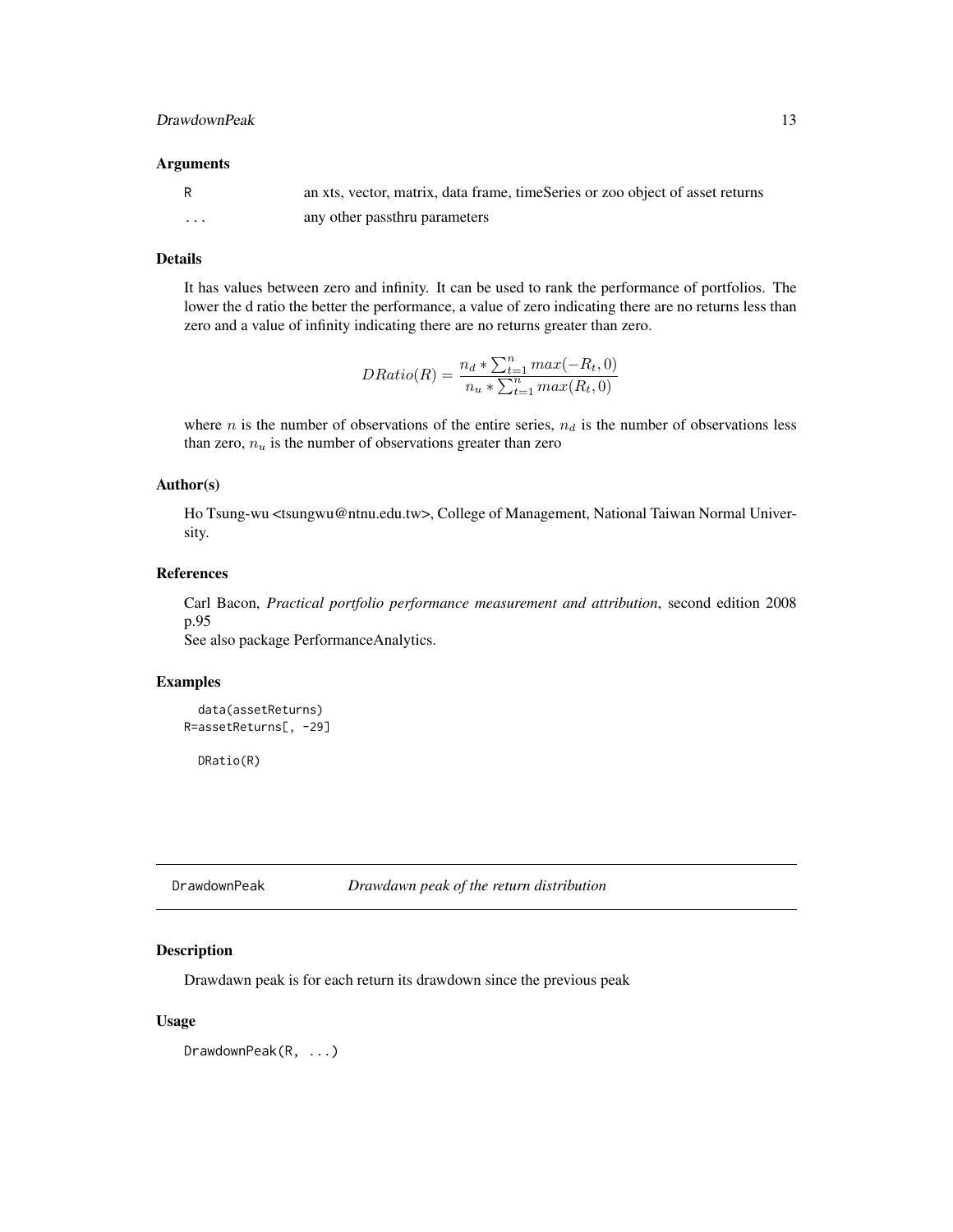# <span id="page-13-0"></span>Arguments

|   | an xts, vector, matrix, data frame, timeSeries or zoo object of asset returns |
|---|-------------------------------------------------------------------------------|
| . | any other passthru parameters                                                 |

# Author(s)

Ho Tsung-wu <tsungwu@ntnu.edu.tw>, College of Management, National Taiwan Normal University.

# Examples

```
data(assetReturns)
R=assetReturns[, -29]
# Not run
# DrawdownPeak(R)
```
<span id="page-13-1"></span>InformationRatio *InformationRatio = ActivePremium/TrackingError*

# Description

The Active Premium divided by the Tracking Error.

# Usage

```
InformationRatio(Ra, Rb, scale = NA)
```
# Arguments

| Ra    | an xts, vector, matrix, data frame, timeSeries or zoo object of asset returns                      |
|-------|----------------------------------------------------------------------------------------------------|
| Rb    | return vector of the benchmark asset                                                               |
| scale | number of periods in a year (daily scale $= 252$ , monthly scale $= 12$ , quarterly<br>$scale = 4$ |

# Details

InformationRatio = ActivePremium/TrackingError

This relates the degree to which an investment has beaten the benchmark to the consistency with which the investment has beaten the benchmark.

# Note

William Sharpe now recommends InformationRatio preferentially to the original [SharpeRatio](#page-25-1).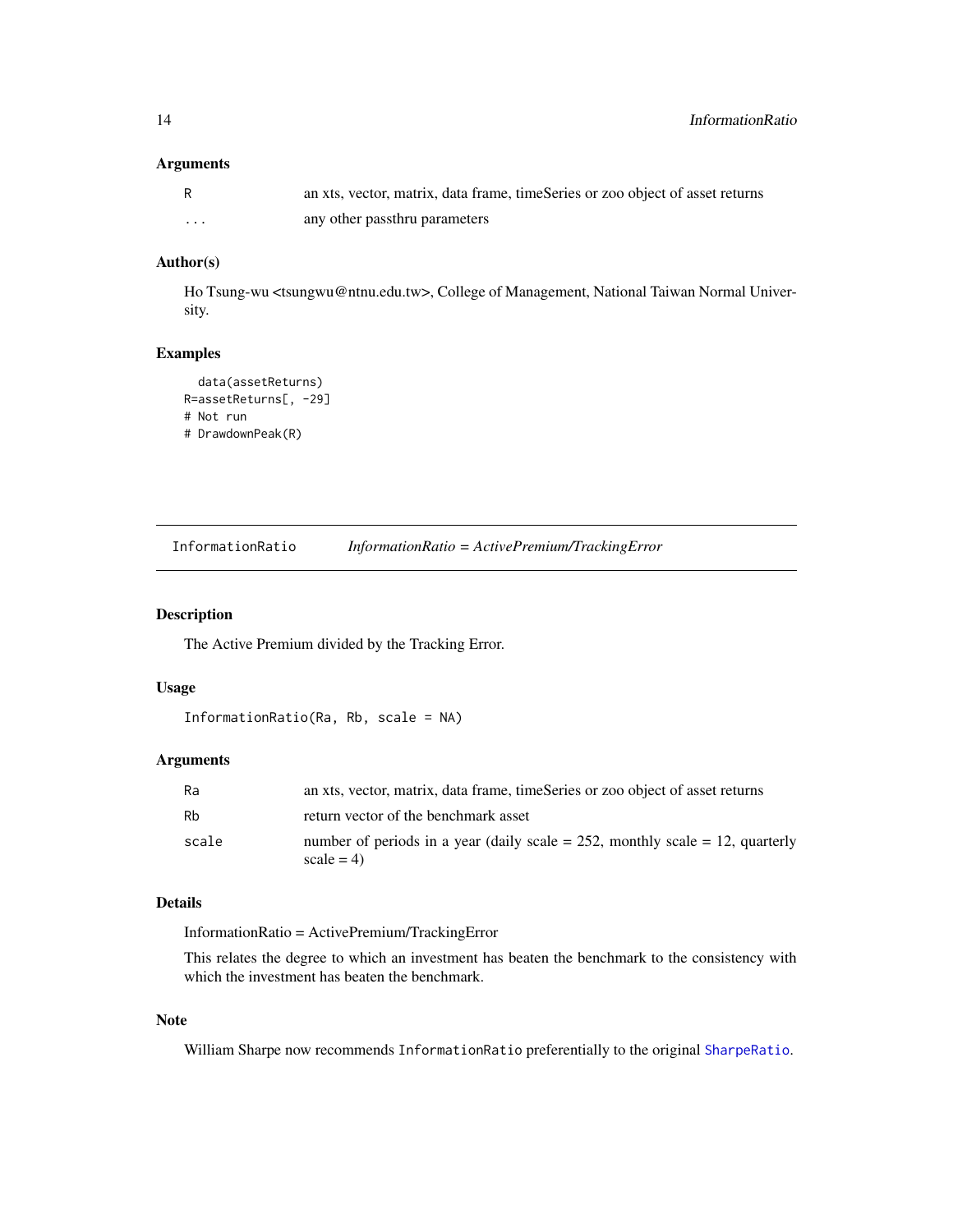#### <span id="page-14-0"></span> $JFE$  15

# Author(s)

Ho Tsung-wu <tsungwu@ntnu.edu.tw>, College of Management, National Taiwan Normal University.

#### References

Sharpe, W.F. The Sharpe Ratio,*Journal of Portfolio Management*,Fall 1994, 49-58. See also package PerformanceAnalytics.

# See Also

```
TrackingError
ActivePremium
SharpeRatio
```
#### Examples

```
data(assetReturns)
Ra=assetReturns[, -29]
Rb=assetReturns[,29] #DJI
```
InformationRatio(Ra, Rb)

#### JFE *Display the JFE User Interface*

#### Description

Start the JFE GUI (graphical user interface)

# Usage

JFE()

# Details

After loading the package, in the command prompt, type JFE() to start it. JFE is a menu-driven GUI designed to support the analysis of financial time series data with the aid of several R packages. The version 1.1 focuses on: Firstly, price visualization, including technical charting(by package quantmod); secondly, assets selection based on Performance index(by package PerformanceAnalytics); thirdly, portfolio optimization (by package fPortfolio).

This command is an internal function to start the JFE GUI. To avoid unexpected problems of time series object, the imported data must be time series object (xts, or timeSeries) loaded by either .RData or .rda, file of .csv or other format is not supported; that is to say, users have only to know how to construct a R time-series object.

If execution of All-in-one from backtesting fails, then it is a problem associated with undocumented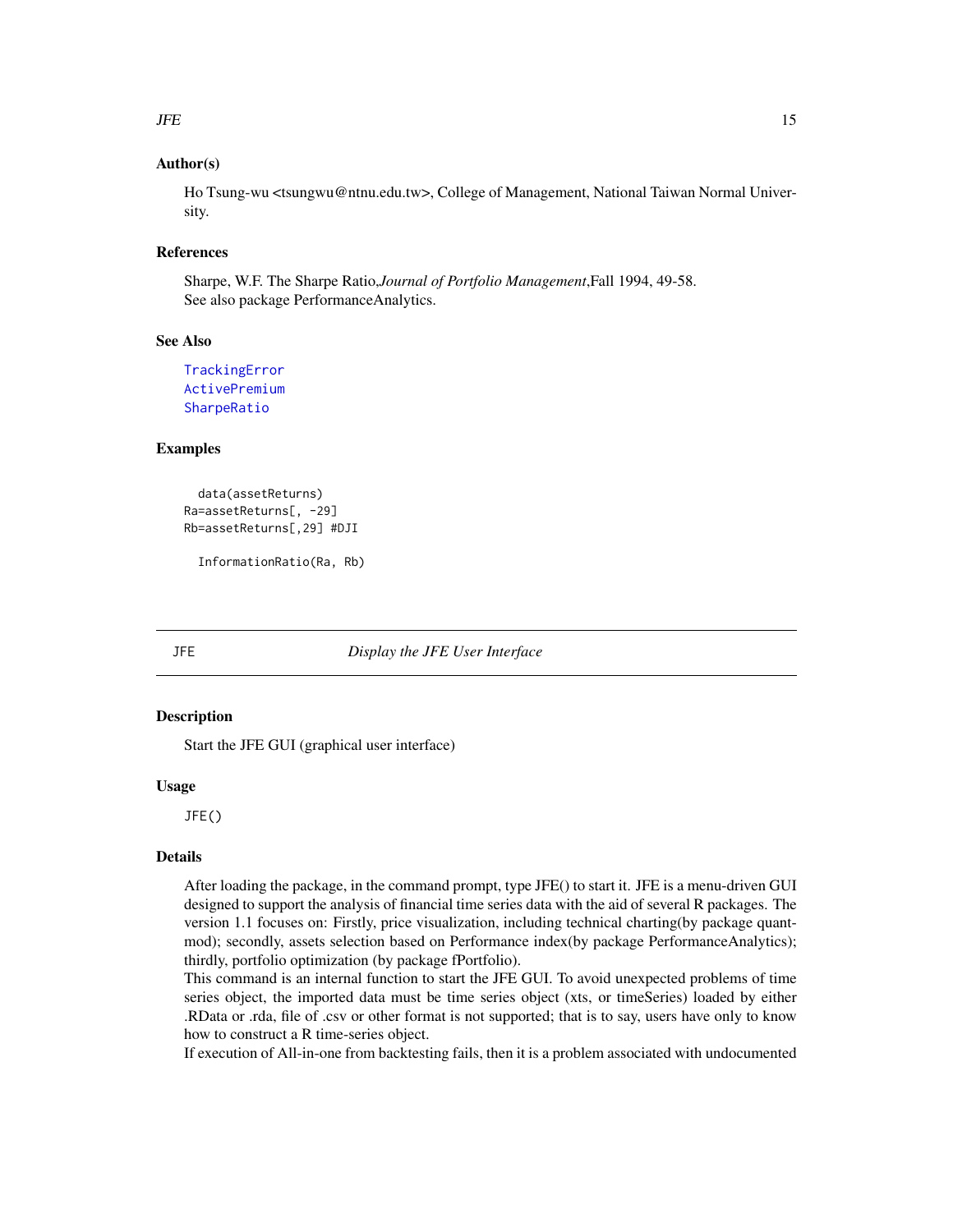functions. Please re-install this package from Github via devtools::install\_github("tsungwu/JFE"), detailed are also explained in Github and http://web.ntnu.edu.tw/~tsungwu/R\_DevOps/R\_DevOps.htm.

#### Value

Generate a menu-driven GUI

#### Author(s)

Ho Tsung-wu <tsungwu@ntnu.edu.tw>, College of Management, National Taiwan Normal University.

#### Examples

JFE()

KellyRatio *calculate Kelly criterion ratio (leverage or bet size) for a strategy*

#### **Description**

Kelly criterion ratio (leverage or bet size) for a strategy.

#### Usage

KellyRatio(R, Rf = 0)

#### Arguments

| R  | a vector of returns to perform a mean over     |
|----|------------------------------------------------|
| Rf | risk free rate, in same period as your returns |

#### Details

The Kelly Criterion was identified by Bell Labs scientist John Kelly, and applied to blackjack and stock strategy sizing by Ed Thorpe.

The Kelly ratio can be simply stated as: "bet size is the ratio of edge over odds." Mathematically, you are maximizing log-utility. As such, the Kelly criterion is equal to the expected excess return of the strategy divided by the expected variance of the excess return, or

$$
leverage = \frac{(\overline{R}_s - R_f)}{StdDev(R)^2}
$$

As a performance metric, the Kelly Ratio is calculated retrospectively on a particular investment as a measure of the edge that investment has over the risk free rate. It may be use as a stack ranking method to compare investments in a manner similar to the various ratios related to the Sharpe ratio.

<span id="page-15-0"></span>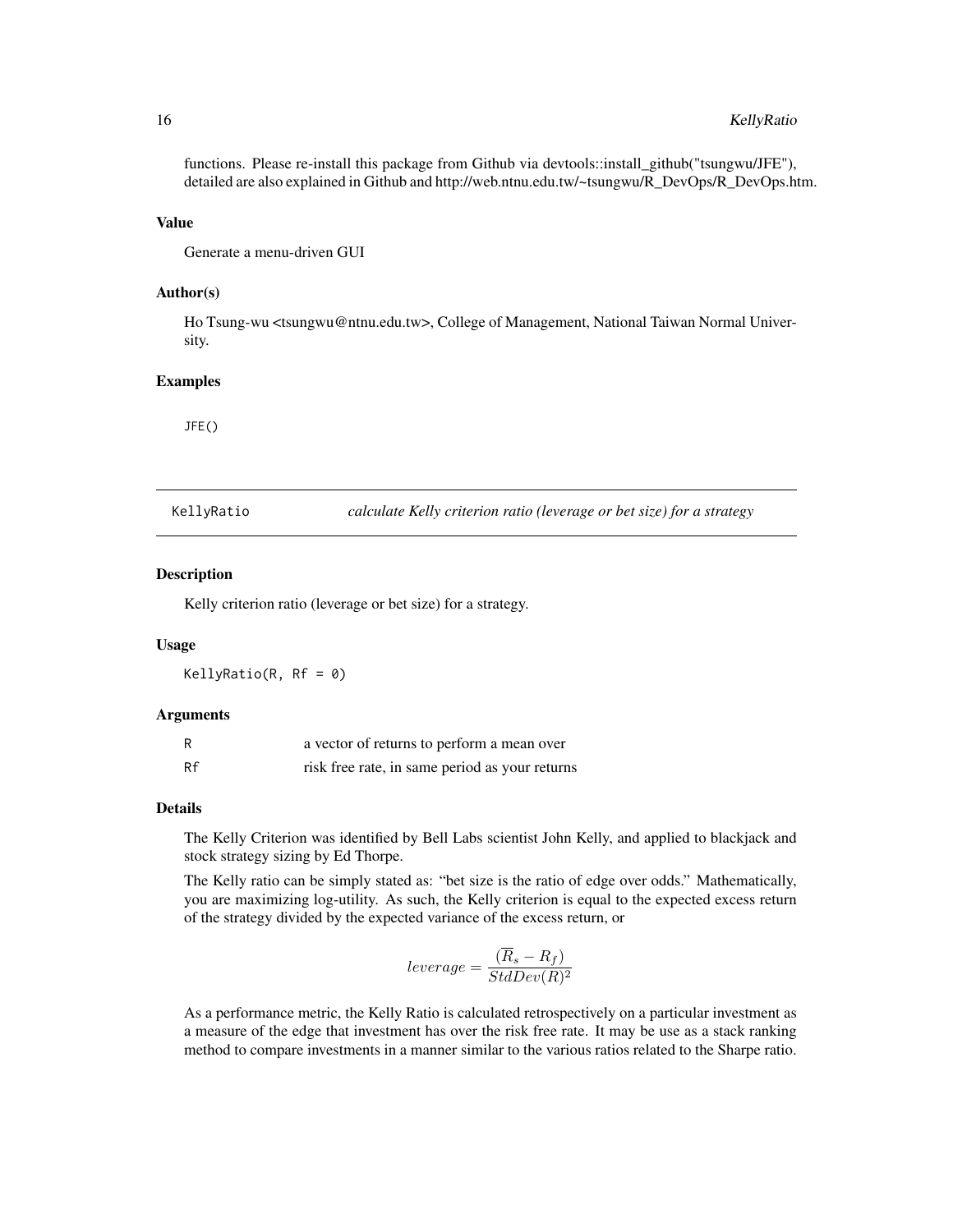#### <span id="page-16-0"></span>M2Sortino and the state of the state of the state of the state of the state of the state of the state of the state of the state of the state of the state of the state of the state of the state of the state of the state of

#### Author(s)

Ho Tsung-wu <tsungwu@ntnu.edu.tw>, College of Management, National Taiwan Normal University.

# References

Thorp, Edward O. (1997; revised 1998). The Kelly Criterion in Blackjack, Sports Betting, and the Stock Market. <http://www.bjmath.com/bjmath/thorp/paper.htm> [http://en.wikipedia.org/wiki/Kelly\\_criterion](http://en.wikipedia.org/wiki/Kelly_criterion) See also package PerformanceAnalytics.

# Examples

```
data(assetReturns)
R=assetReturns[, -29]
```
KellyRatio(R, Rf=0)

M2Sortino *M squared for Sortino of the return distribution*

#### Description

M squared for Sortino is a M^2 calculated for Downside risk instead of Total Risk

#### Usage

 $M2Sortino(Ra, Rb, MAR = 0, ...)$ 

#### Arguments

| Ra         | an xts, vector, matrix, data frame, timeSeries or zoo object of asset return |
|------------|------------------------------------------------------------------------------|
| Rb         | return vector of the benchmark asset                                         |
| <b>MAR</b> | the minimum acceptable return                                                |
| $\cdots$   | any other passthru parameters                                                |

#### Details

$$
M_S^2 = r_P + Sortinoratio * (\sigma_{DM} - \sigma_D)
$$

where  $M_S^2$  is MSquared for Sortino,  $r_P$  is the annualised portfolio return,  $\sigma_{DM}$  is the benchmark annualised downside risk and  $D$  is the portfolio annualised downside risk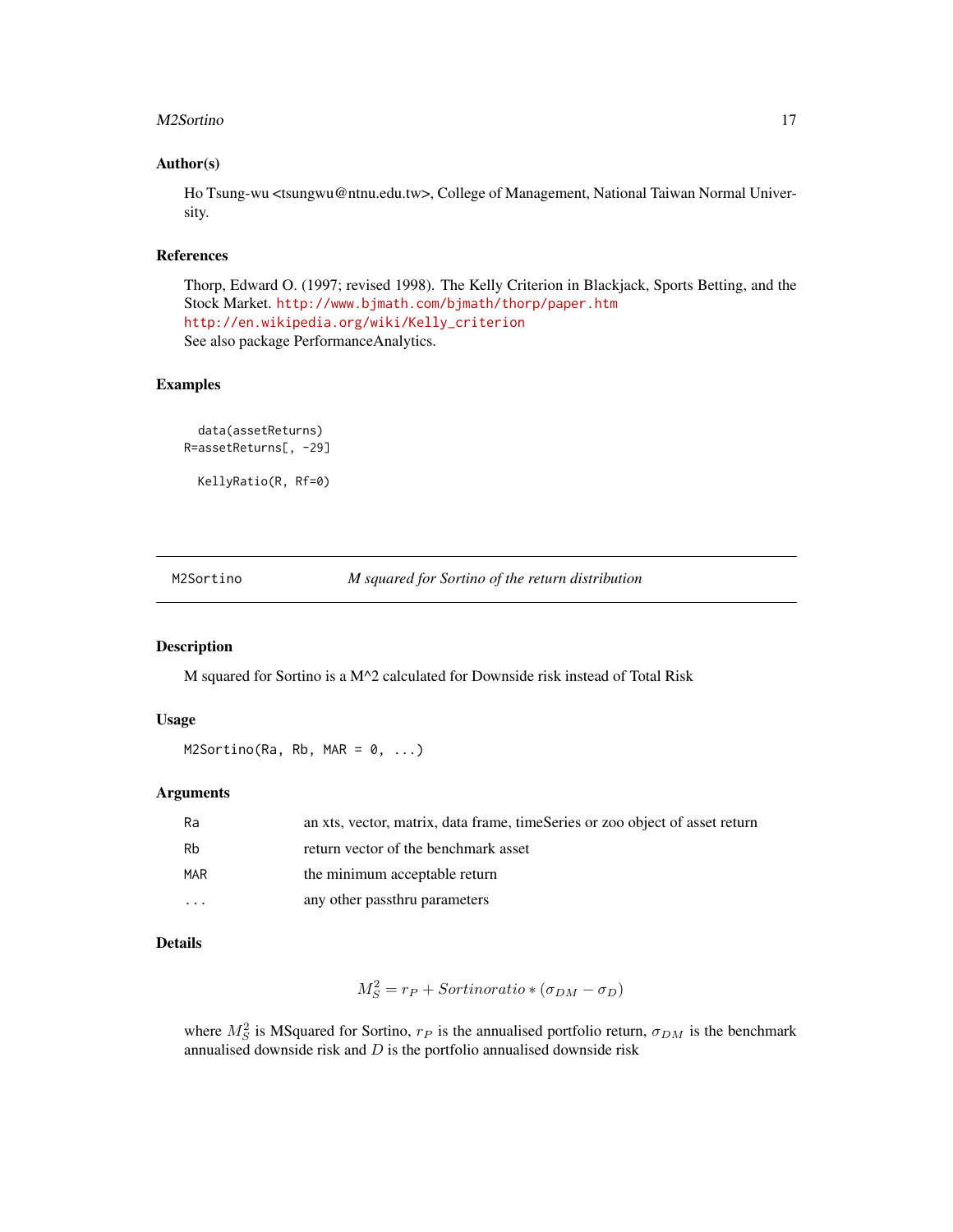### <span id="page-17-0"></span>Author(s)

Ho Tsung-wu <tsungwu@ntnu.edu.tw>, College of Management, National Taiwan Normal University.

#### References

Carl Bacon, *Practical portfolio performance measurement and attribution*, second edition 2008 p.102-103 See aslo package PerformanceAnalytics.

#### Examples

```
data(assetReturns)
Ra=assetReturns[, -29]
Rb=assetReturns[,29] #DJI
```
M2Sortino(Ra, Rb, MAR=0)

MartinRatio *Martin ratio of the return distribution*

# Description

To calculate Martin ratio we divide the difference of the portfolio return and the risk free rate by the Ulcer index

# Usage

MartinRatio(R, Rf =  $0, ...$ )

#### Arguments

| R                       | an xts, vector, matrix, data frame, timeSeries or zoo object of asset returns |
|-------------------------|-------------------------------------------------------------------------------|
| Rf                      | risk free rate, in same period as your returns                                |
| $\cdot$ $\cdot$ $\cdot$ | any other passthru parameters                                                 |

# Details

$$
Martin ratio = \frac{r_P - r_F}{\sqrt{\sum_{i=1}^{n} \frac{D_i'^2}{n}}}
$$

where  $r_P$  is the annualized portfolio return,  $r_F$  is the risk free rate, n is the number of observations of the entire series,  $D_i$  is the drawdown since previous peak in period i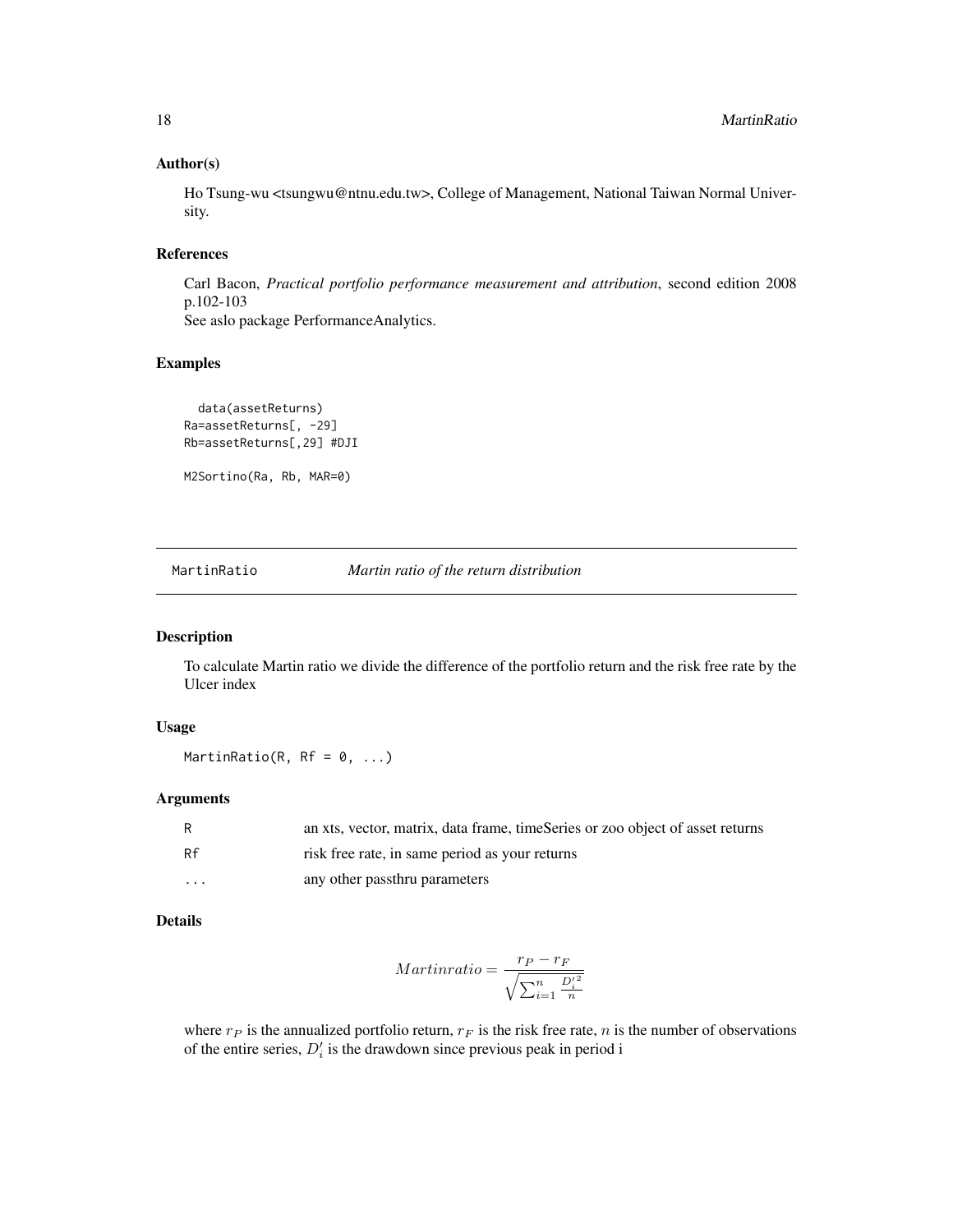# <span id="page-18-0"></span>maxDrawdown 19

# Author(s)

Ho Tsung-wu <tsungwu@ntnu.edu.tw>, College of Management, National Taiwan Normal University.

# References

Carl Bacon, *Practical portfolio performance measurement and attribution*, second edition 2008 p.91 See also package PerformanceAnalytics.

# Examples

```
data(assetReturns)
R=assetReturns[, -29]
# Not run
# MartinRatio(R)
```

```
maxDrawdown caclulate the maximum drawdown from peak equity
```
#### Description

To find the maximum drawdown in a return series, we need to first calculate the cumulative returns and the maximum cumulative return to that point. Any time the cumulative returns dips below the maximum cumulative returns, it's a drawdown. Drawdowns are measured as a percentage of that maximum cumulative return, in effect, measured from peak equity.

# Usage

```
maxDrawdown(R, geometric = TRUE, invert = TRUE, ...)
```

| R.        | an xts, vector, matrix, data frame, timeSeries or zoo object of asset returns                                 |
|-----------|---------------------------------------------------------------------------------------------------------------|
| geometric | utilize geometric chaining (TRUE) or simple/arithmetic chaining (FALSE) to<br>aggregate returns, default TRUE |
| invert    | TRUE/FALSE whether to invert the drawdown measure, see Details.                                               |
| $\ddotsc$ | any other passthru parameters                                                                                 |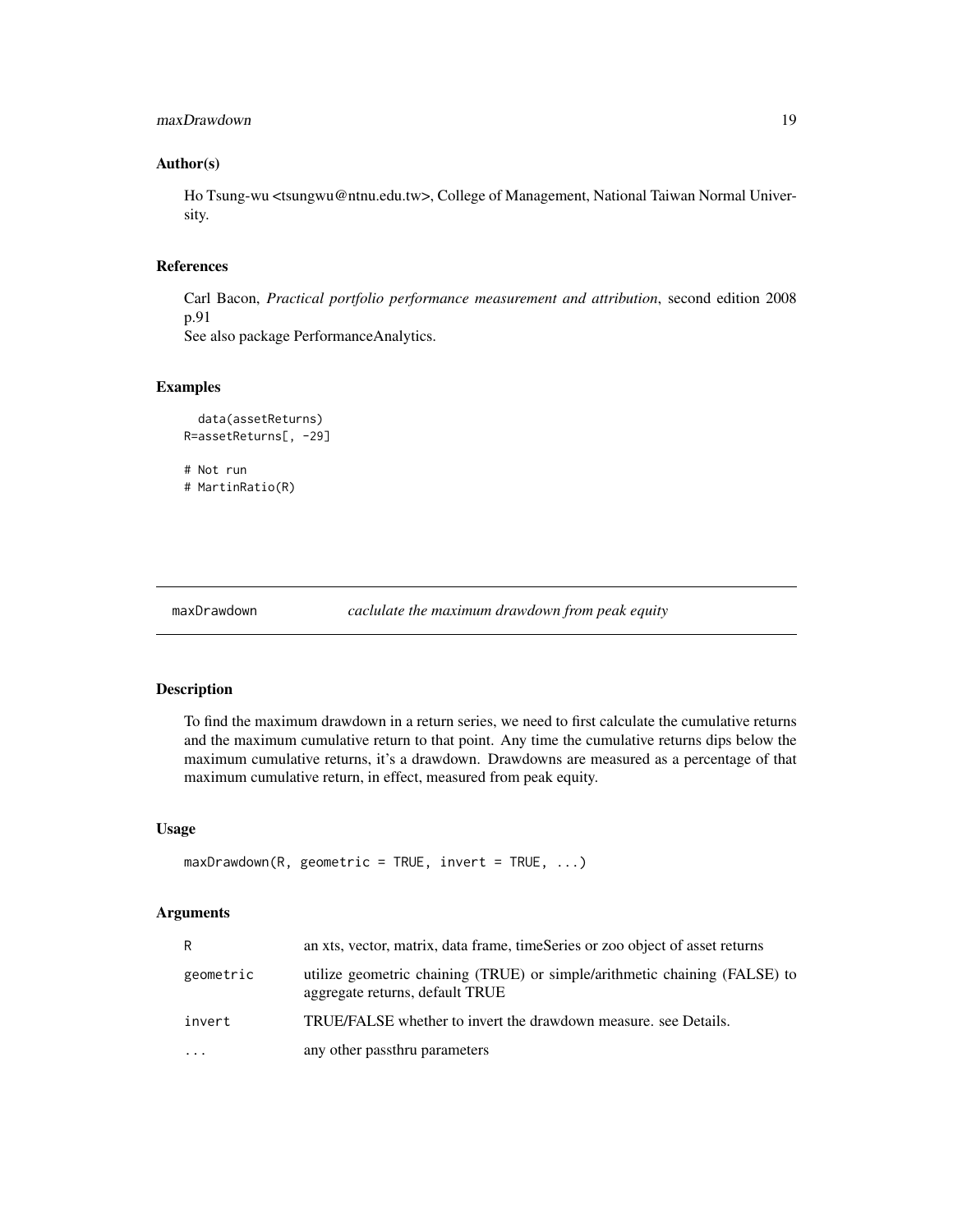# Details

The option to invert the measure should appease both academics and practitioners. The default option invert=TRUE will provide the drawdown as a positive number. This should be useful for optimization (which usually seeks to minimize a value), and for tables (where having negative signs in front of every number may be considered clutter). Practitioners will argue that drawdowns denote losses, and should be internally consistent with the quantile (a negative number), for which invert=FALSE will provide the value they expect. Individually, different preferences may apply for clarity and compactness. As such, we provide the option, but make no value judgment on which approach is preferable.

# Author(s)

Ho Tsung-wu <tsungwu@ntnu.edu.tw>, College of Management, National Taiwan Normal University.

# References

Bacon, C. *Practical Portfolio Performance Measurement and Attribution*. Wiley. 2004. p. 88 See also package PerformanceAnalytics.

# Examples

```
data(assetReturns)
R=assetReturns[, -29]
```
maxDrawdown(R)

MeanAbsoluteDeviation *Mean absolute deviation of the return distribution*

#### Description

To calculate Mean absolute deviation we take the sum of the absolute value of the difference between the returns and the mean of the returns and we divide it by the number of returns.

# Usage

```
MeanAbsoluteDeviation(R, ...)
```
- R an xts, vector, matrix, data frame, timeSeries or zoo object of asset returns
- ... any other passthru parameters

<span id="page-19-0"></span>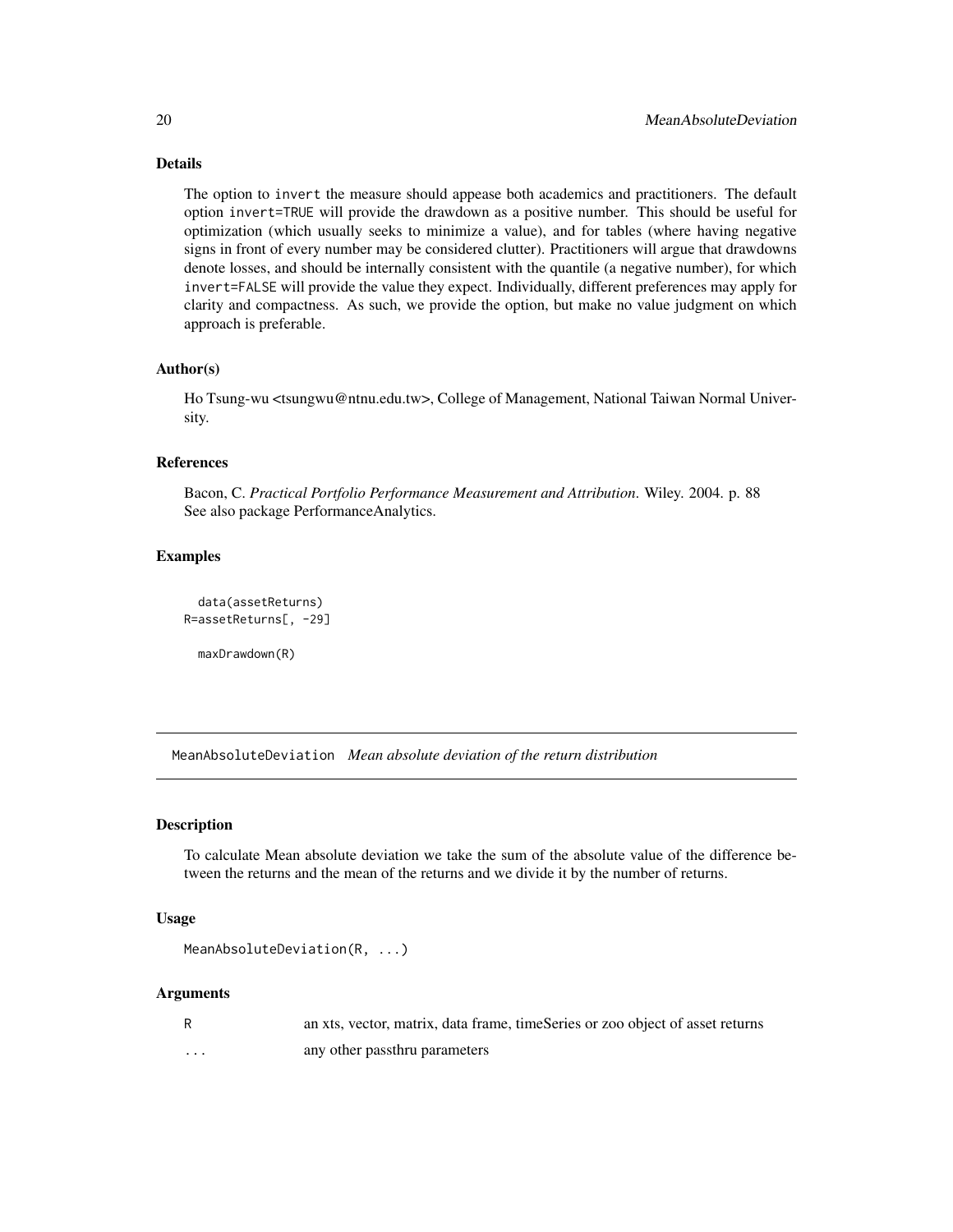# <span id="page-20-0"></span>OmegaSharpeRatio 21

# Details

$$
MeanAbsolute Deviation = \frac{\sum_{i=1}^{n} |r_i - \overline{r}|}{n}
$$

where *n* is the number of observations of the entire series,  $r_i$  is the return in month i and  $\bar{r}$  is the mean return

# Author(s)

Ho Tsung-wu <tsungwu@ntnu.edu.tw>, College of Management, National Taiwan Normal University.

# References

Carl Bacon, *Practical portfolio performance measurement and attribution*, second edition 2008 p.62.

See also package PerformanceAnalytics.

# Examples

```
data(assetReturns)
assetReturns=assetReturns["2011::2018"] #short sample for fast example
R=assetReturns[, -29]
```
MeanAbsoluteDeviation(R)

OmegaSharpeRatio *Omega-Sharpe ratio of the return distribution*

# Description

The Omega-Sharpe ratio is a conversion of the omega ratio to a ranking statistic in familiar form to the Sharpe ratio.

#### Usage

OmegaSharpeRatio(R, MAR =  $0, ...$ )

|                         | an xts, vector, matrix, data frame, timeSeries or zoo object of asset returns |
|-------------------------|-------------------------------------------------------------------------------|
| MAR                     | Minimum Acceptable Return, in the same periodicity as your returns            |
| $\cdot$ $\cdot$ $\cdot$ | any other passthru parameters                                                 |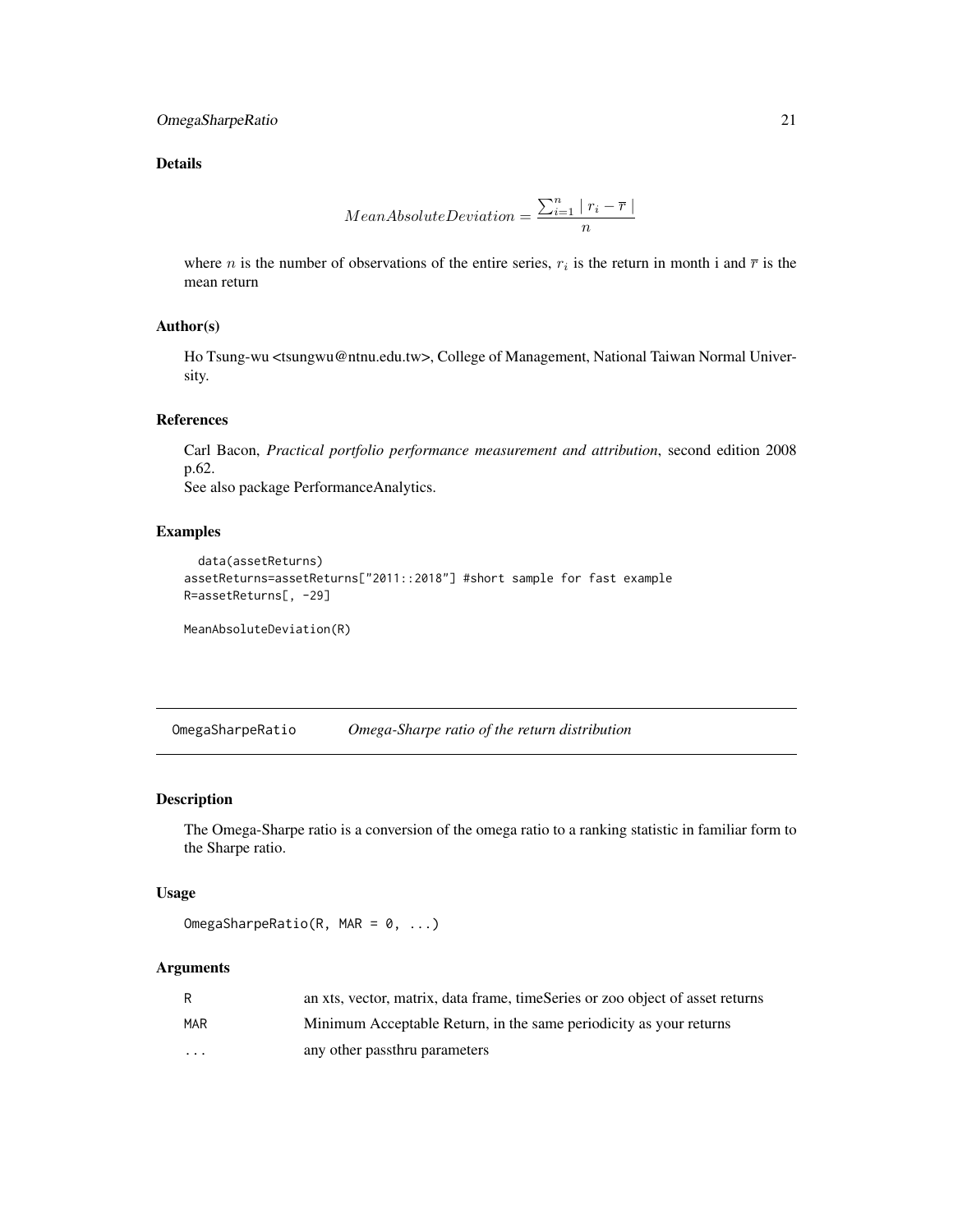# <span id="page-21-0"></span>Details

To calculate the Omega-Sharpe ration we subtract the target (or Minimum Acceptable Returns (MAR)) return from the portfolio return and we divide it by the opposite of the Downside Deviation.

$$
OmegaShapeRatio(R, MAR) = \frac{r_p - r_t}{\sum_{t=1}^n \frac{max(r_t - r_i, 0)}{n}}
$$

where  $n$  is the number of observations of the entire series

# Author(s)

Ho Tsung-wu <tsungwu@ntnu.edu.tw>, College of Management, National Taiwan Normal University.

# References

Carl Bacon, *Practical portfolio performance measurement and attribution*, second edition 2008, p.95

See also package PerformanceAnalytics.

# Examples

```
data(assetReturns)
R=assetReturns[, -29]
 OmegaSharpeRatio(R)
```
PainIndex *Pain index of the return distribution*

#### Description

The pain index is the mean value of the drawdowns over the entire analysis period. The measure is similar to the Ulcer index except that the drawdowns are not squared. Also, it's different than the average drawdown, in that the numerator is the total number of observations rather than the number of drawdowns.

# Usage

```
PainIndex(R, ...)
```

|   | an xts, vector, matrix, data frame, timeSeries or zoo object of asset returns |
|---|-------------------------------------------------------------------------------|
| . | any other passthru parameters                                                 |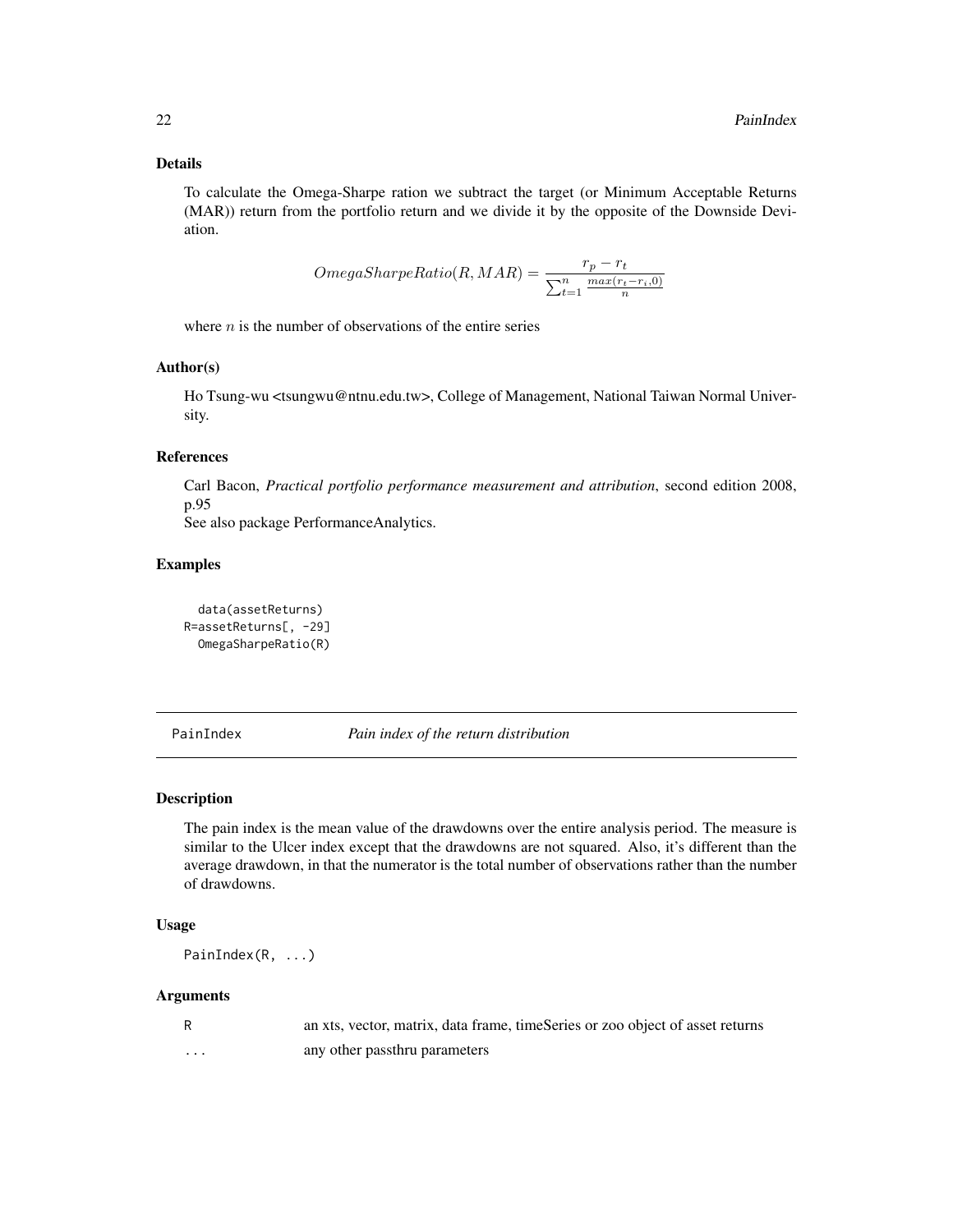#### <span id="page-22-0"></span>PainRatio 23

# Details

Visually, the pain index is the area of the region that is enclosed by the horizontal line at zero percent and the drawdown line in the Drawdown chart.

$$
Painindex = \sum_{i=1}^{n} \frac{|D'_i|}{n}
$$

where *n* is the number of observations of the entire series,  $D_i$  is the drawdown since previous peak in period i

# Author(s)

Ho Tsung-wu <tsungwu@ntnu.edu.tw>, College of Management, National Taiwan Normal University.

# References

Carl Bacon, *Practical portfolio performance measurement and attribution*, second edition 2008 p.89, Becker, Thomas (2006) Zephyr Associates See also package PerformanceAnalytics.

# Examples

```
data(assetReturns)
R=assetReturns[, -29]
# Not run
# PainIndex(R)
```
PainRatio *Pain ratio of the return distribution*

#### Description

To calculate Pain ratio we divide the difference of the portfolio return and the risk free rate by the Pain index

# Usage

PainRatio(R,  $Rf = 0, ...$ )

|                         | an xts, vector, matrix, data frame, timeSeries or zoo object of asset returns |
|-------------------------|-------------------------------------------------------------------------------|
| Rf                      | risk free rate, in same period as your returns                                |
| $\cdot$ $\cdot$ $\cdot$ | any other passthru parameters                                                 |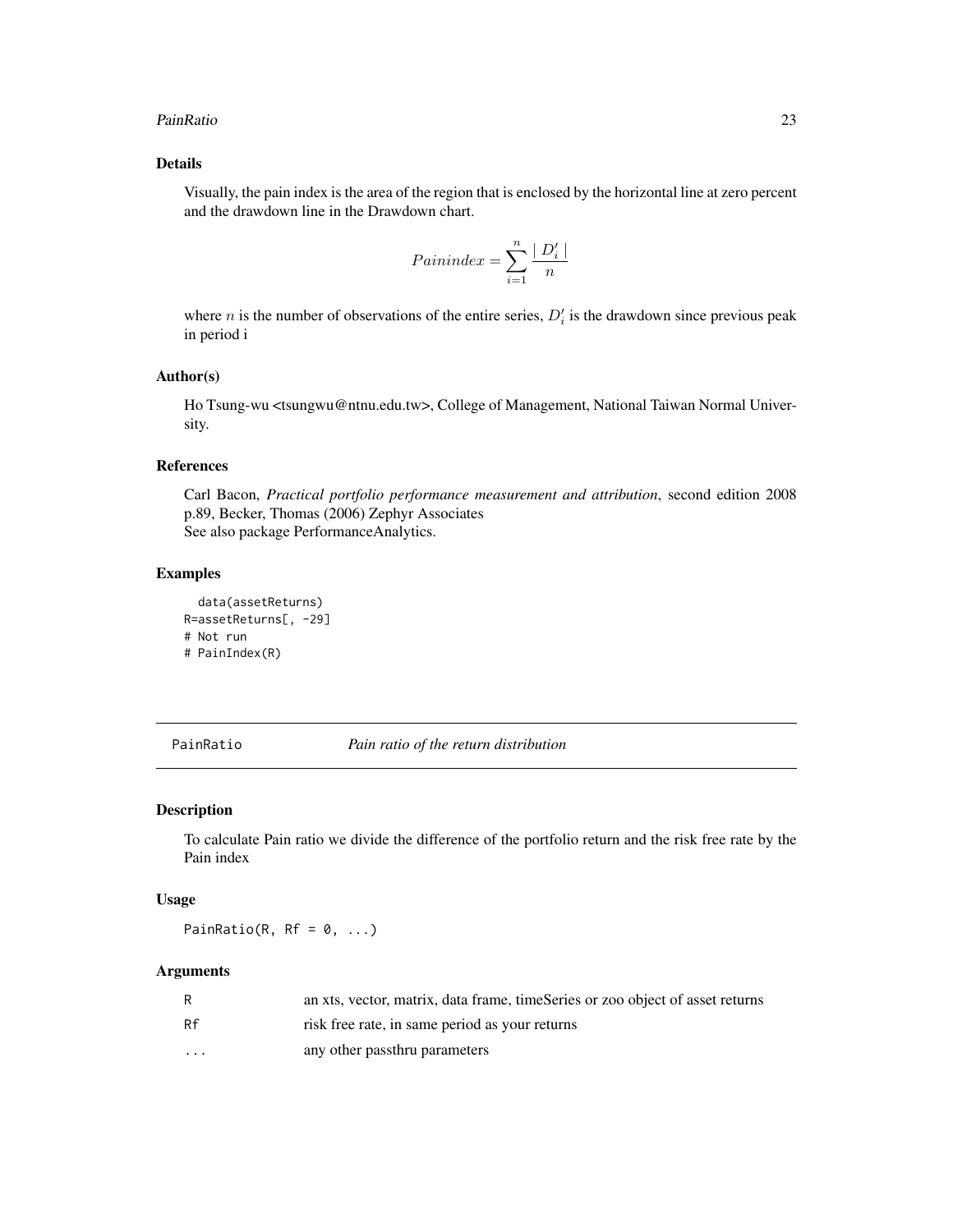<span id="page-23-0"></span>Details

$$
Painratio = \frac{r_P - r_F}{\sum_{i=1}^{n} \frac{|D'_i|}{n}}
$$

where  $r_P$  is the annualized portfolio return,  $r_F$  is the risk free rate, n is the number of observations of the entire series,  $D_i$  is the drawdown since previous peak in period i

# Author(s)

Ho Tsung-wu <tsungwu@ntnu.edu.tw>, College of Management, National Taiwan Normal University.

# References

Carl Bacon, *Practical portfolio performance measurement and attribution*, second edition 2008 p.91

See also package PerformanceAnalytics.

# Examples

```
data(assetReturns)
assetReturns=assetReturns["2011::2018"] #short sample for fast example
R=assetReturns[, -29]
  PainRatio(R)
```
ProspectRatio *Prospect ratio of the return distribution*

#### Description

Prospect ratio is a ratio used to penalise loss since most people feel loss greater than gain

#### Usage

```
ProspectRatio(R, MAR, ...)
```

| R          | an xts, vector, matrix, data frame, timeSeries or zoo object of asset returns |
|------------|-------------------------------------------------------------------------------|
| <b>MAR</b> | the minimum acceptable return                                                 |
| $\cdot$    | any other passthru parameters                                                 |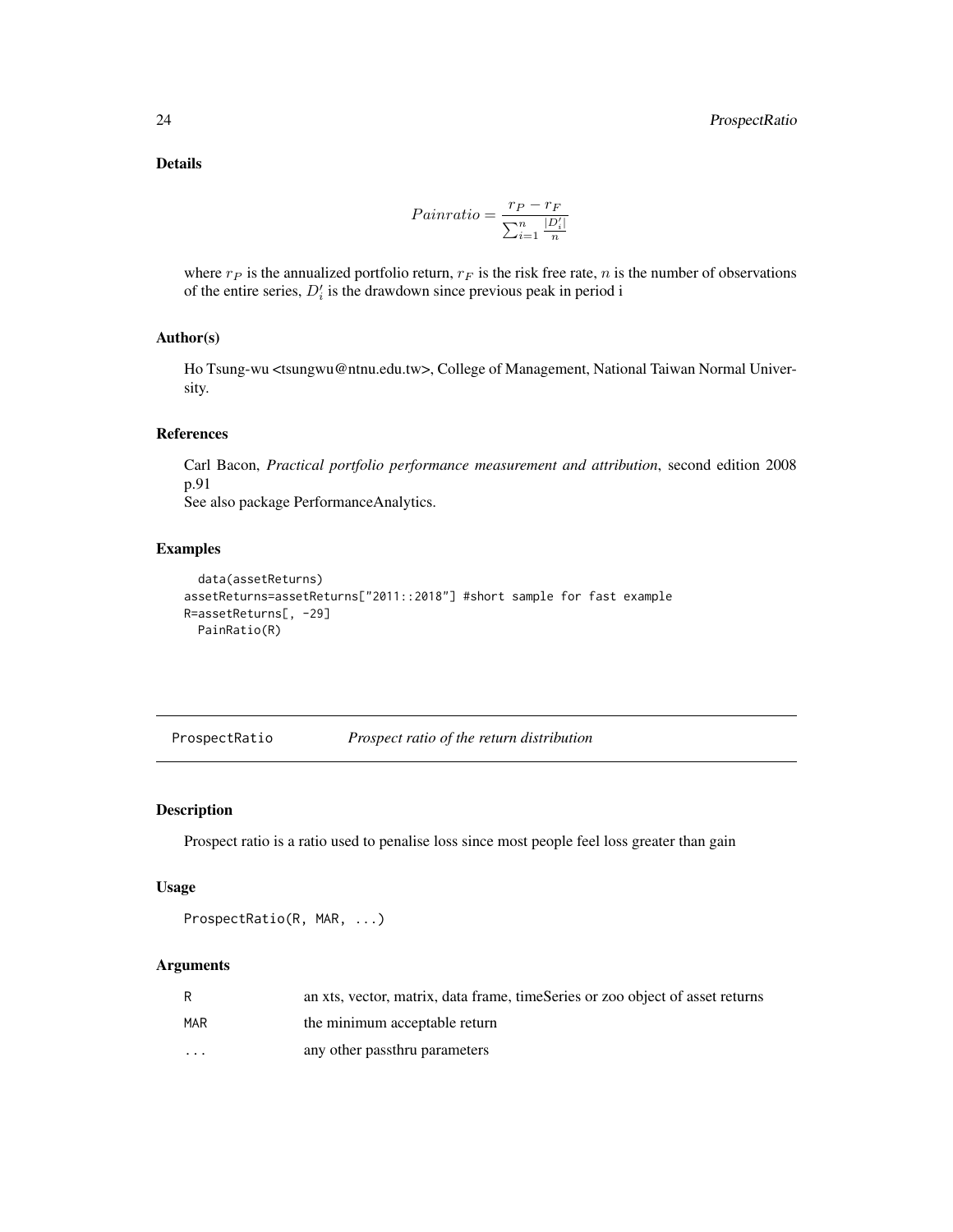# <span id="page-24-0"></span>Return.annualized 25

# Details

$$
ProspectRatio(R) = \frac{\frac{1}{n} * \sum_{i=1}^{n} (Max(r_i, 0) + 2.25 * Min(r_i, 0) - MAR)}{\sigma_D}
$$

where  $n$  is the number of observations of the entire series, MAR is the minimum acceptable return and  $\sigma_D$  is the downside risk

# Author(s)

Ho Tsung-wu <tsungwu@ntnu.edu.tw>, College of Management, National Taiwan Normal University.

#### References

Carl Bacon, *Practical portfolio performance measurement and attribution*, second edition 2008 p.100 See also package PerformanceAnalytics.

# Examples

```
data(assetReturns)
R=assetReturns[, -29]
```
ProspectRatio(R, MAR=0)

<span id="page-24-1"></span>Return.annualized *calculate an annualized return for comparing instruments with different length history*

# Description

An average annualized return is convenient for comparing returns.

# Usage

```
Return.annualized(R, scale = NA, geometric = TRUE)
```

| R         | an xts, vector, matrix, data frame, timeSeries or zoo object of asset returns                                 |
|-----------|---------------------------------------------------------------------------------------------------------------|
| scale     | number of periods in a year (daily scale = $252$ , monthly scale = 12, quarterly<br>$scale = 4$               |
| geometric | utilize geometric chaining (TRUE) or simple/arithmetic chaining (FALSE) to<br>aggregate returns, default TRUE |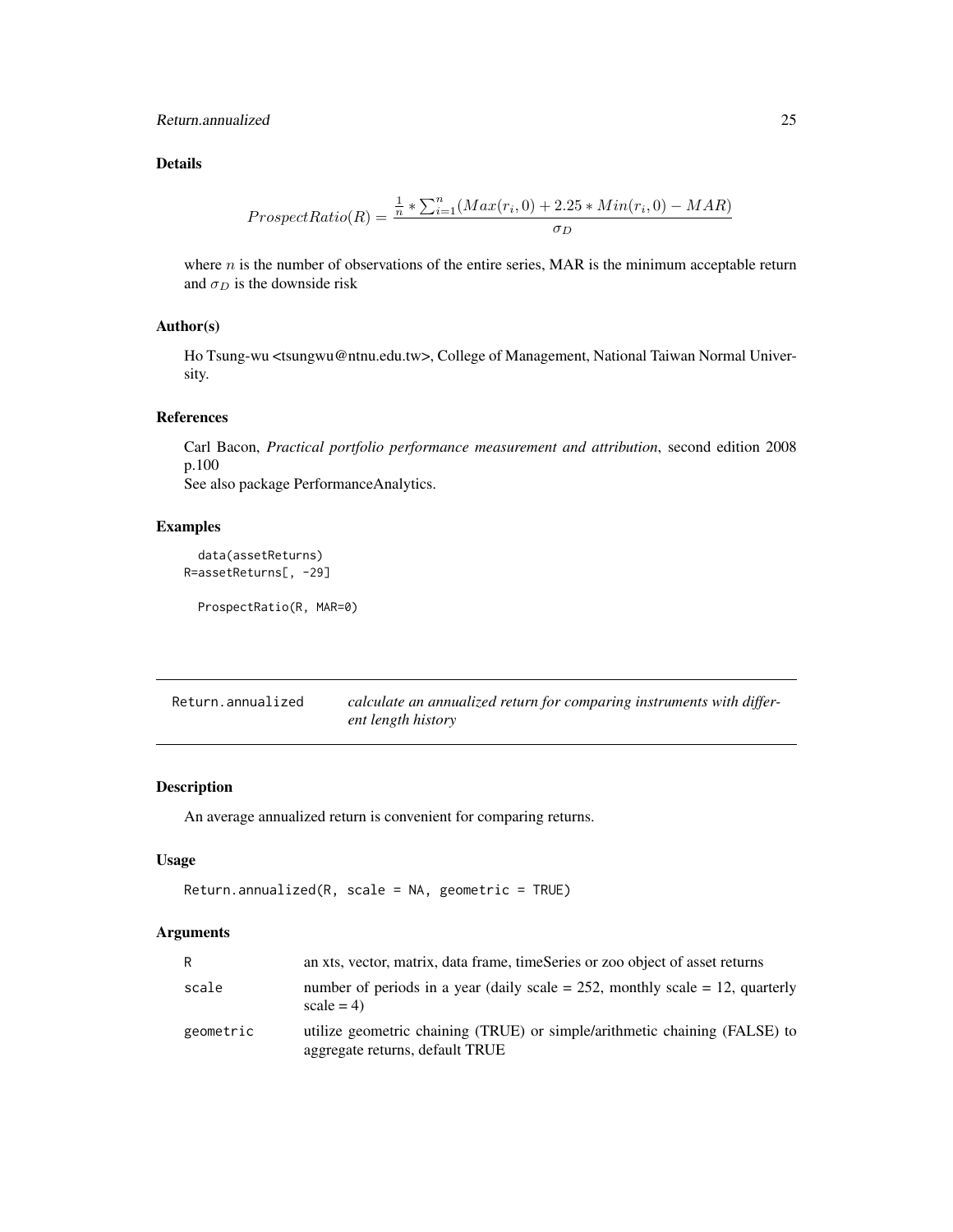#### <span id="page-25-0"></span>Details

Annualized returns are useful for comparing two assets. To do so, you must scale your observations to an annual scale by raising the compound return to the number of periods in a year, and taking the root to the number of total observations:

$$
prod(1 + R_a)^{\frac{scale}{n}} - 1 = \sqrt[n]{prod(1 + R_a)^{scale}} - 1
$$

where scale is the number of periods in a year, and n is the total number of periods for which you have observations.

For simple returns (geometric=FALSE), the formula is:

$$
\overline{R_a} \cdot scale
$$

#### Author(s)

Ho Tsung-wu <tsungwu@ntnu.edu.tw>, College of Management, National Taiwan Normal University.

# References

Bacon, Carl. *Practical Portfolio Performance Measurement and Attribution*. Wiley. 2004. p. 6 See also package PerformanceAnalytics.

#### Examples

```
data(assetReturns)
R=assetReturns[, -29]
```
Return.annualized(R)

<span id="page-25-1"></span>SharpeRatio *calculate a traditional or modified Sharpe Ratio of Return over StdDev or VaR or ES*

# Description

The Sharpe ratio is simply the return per unit of risk (represented by variability). In the classic case, the unit of risk is the standard deviation of the returns.

#### Usage

```
SharpeRatio(R, Rf = 0, alpha = 0.05, FUN="StdDev",annualize=FALSE, ...)
```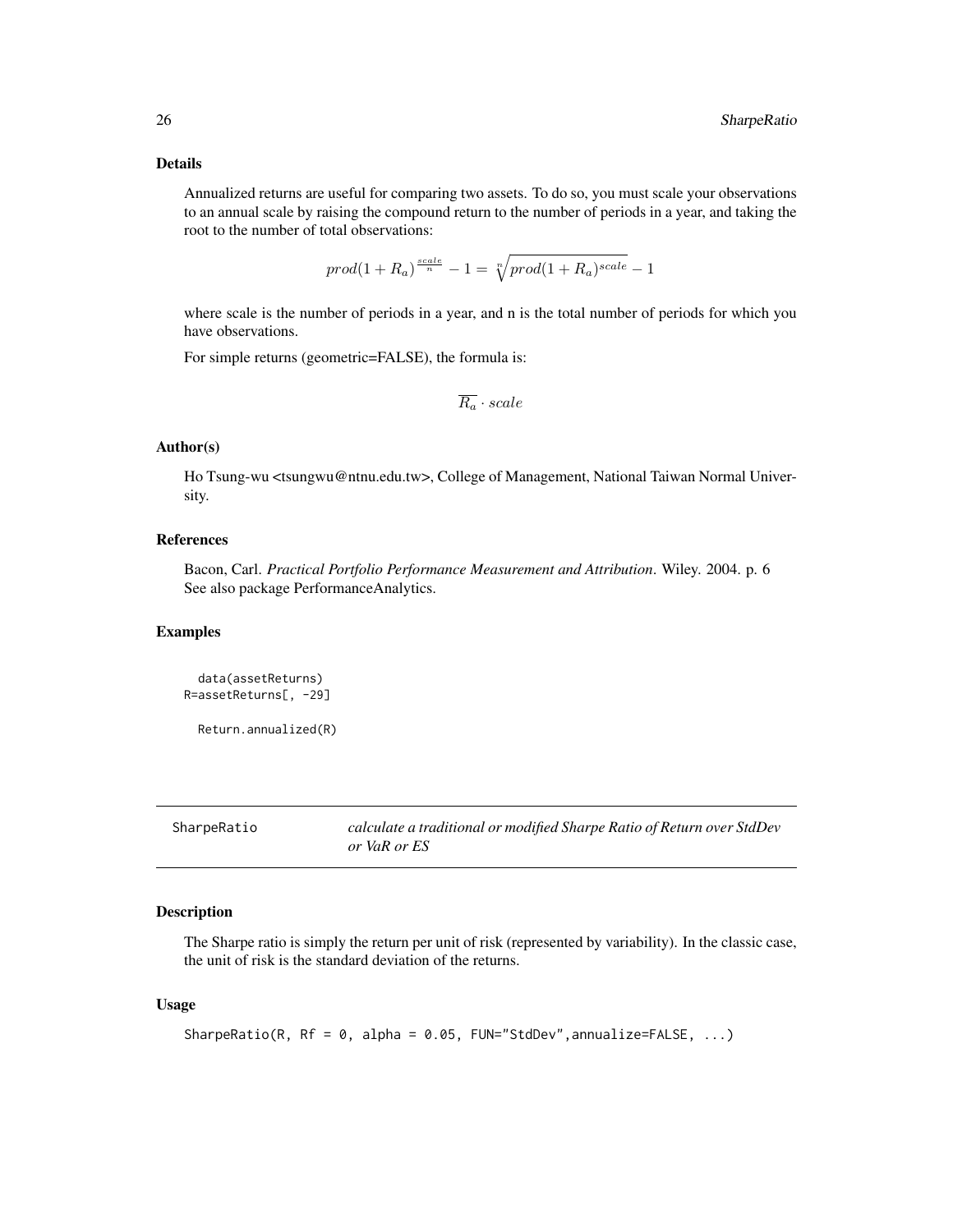# <span id="page-26-0"></span>SharpeRatio 27

#### **Arguments**

| R          | an xts, vector, matrix, data frame, timeSeries or zoo object of asset returns |
|------------|-------------------------------------------------------------------------------|
| Rf         | risk free rate, in same period as your returns                                |
| alpha      | Tail probability for VaR or ES, default alpha=.05                             |
| <b>FUN</b> | one of "StdDev" or "VaR" or "ES" to use as the denominator                    |
| annualize  | if TRUE, annualize the measure, default FALSE                                 |
| .          | any other passthru parameters to the VaR or ES functions                      |

#### Details

$$
\frac{\overline{(R_a - R_f)}}{\sqrt{\sigma_{(R_a - R_f)}}}
$$

William Sharpe now recommends [InformationRatio](#page-13-1) preferentially to the original Sharpe Ratio.

The higher the Sharpe ratio, the better the combined performance of "risk" and return.

As noted, the traditional Sharpe Ratio is a risk-adjusted measure of return that uses standard deviation to represent risk.

A number of papers now recommend using a "modified Sharpe" ratio using a Modified Cornish-Fisher VaR or CVaR/Expected Shortfall as the measure of Risk.

# Author(s)

Ho Tsung-wu <tsungwu@ntnu.edu.tw>, College of Management, National Taiwan Normal University.

# References

Sharpe, W.F. The Sharpe Ratio,*Journal of Portfolio Management*,Fall 1994, 49-58.

Laurent Favre and Jose-Antonio Galeano. Mean-Modified Value-at-Risk Optimization with Hedge Funds. Journal of Alternative Investment, Fall 2002, v 5. See also package PerformanceAnalytics.

#### See Also

[SharpeRatio.annualized](#page-27-1) [InformationRatio](#page-13-1) [TrackingError](#page-31-1) [ActivePremium](#page-1-1) [SortinoRatio](#page-29-1)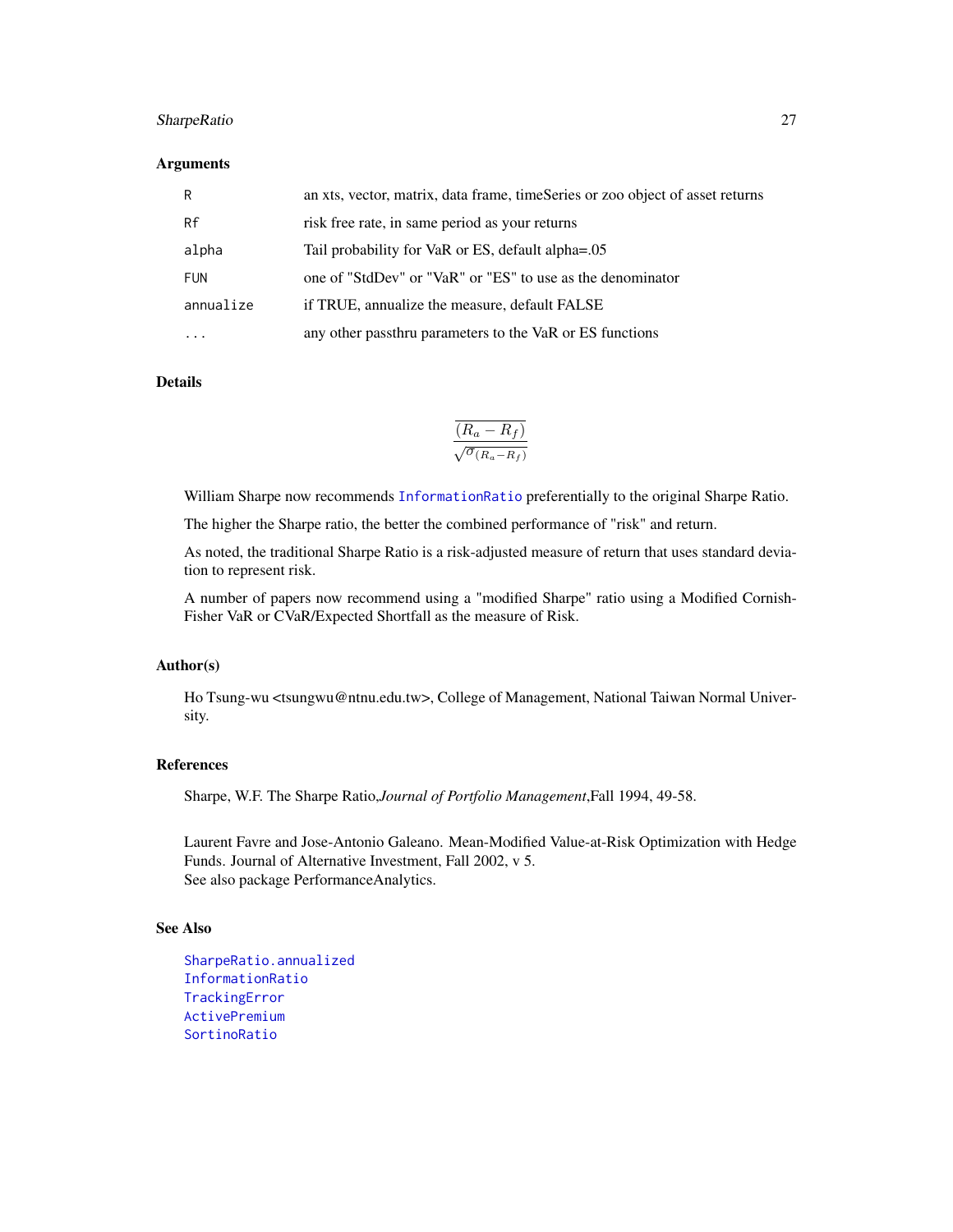# Examples

```
data(assetReturns)
R=assetReturns[, -29]
```
SharpeRatio(R)

<span id="page-27-1"></span>SharpeRatio.annualized

*calculate annualized Sharpe Ratio*

# Description

The Sharpe Ratio is a risk-adjusted measure of return that uses standard deviation to represent risk.

#### Usage

SharpeRatio.annualized(R,  $Rf = 0$ , alpha=0.05, scale = NA, geometric = TRUE, FUN = "StdDev")

#### Arguments

| R         | an xts, vector, matrix, data frame, timeSeries or zoo object of asset returns                                 |
|-----------|---------------------------------------------------------------------------------------------------------------|
| Rf        | risk free rate, in same period as your returns                                                                |
| alpha     | Tail probability for VaR or ES, default alpha=.05                                                             |
| scale     | number of periods in a year (daily scale = $252$ , monthly scale = 12, quarterly<br>$scale = 4$               |
| geometric | utilize geometric chaining (TRUE) or simple/arithmetic chaining (FALSE) to<br>aggregate returns, default TRUE |
| FUN       | one of "StdDev" or "VaR" or "ES" to use as the denominator, default="StdDev"                                  |

#### Details

The Sharpe ratio is simply the return per unit of risk (represented by variance). The higher the Sharpe ratio, the better the combined performance of "risk" and return.

This function annualizes the number based on the scale parameter.

$$
\frac{\sqrt[n]{prod(1 + R_a)^{scale}} - 1}{\sqrt{scale} \cdot \sqrt{\sigma}}
$$

Using an annualized Sharpe Ratio is useful for comparison of multiple return streams. The annualized Sharpe ratio is computed by dividing the annualized mean monthly excess return by the annualized monthly standard deviation of excess return.

William Sharpe now recommends Information Ratio preferentially to the original Sharpe Ratio.

<span id="page-27-0"></span>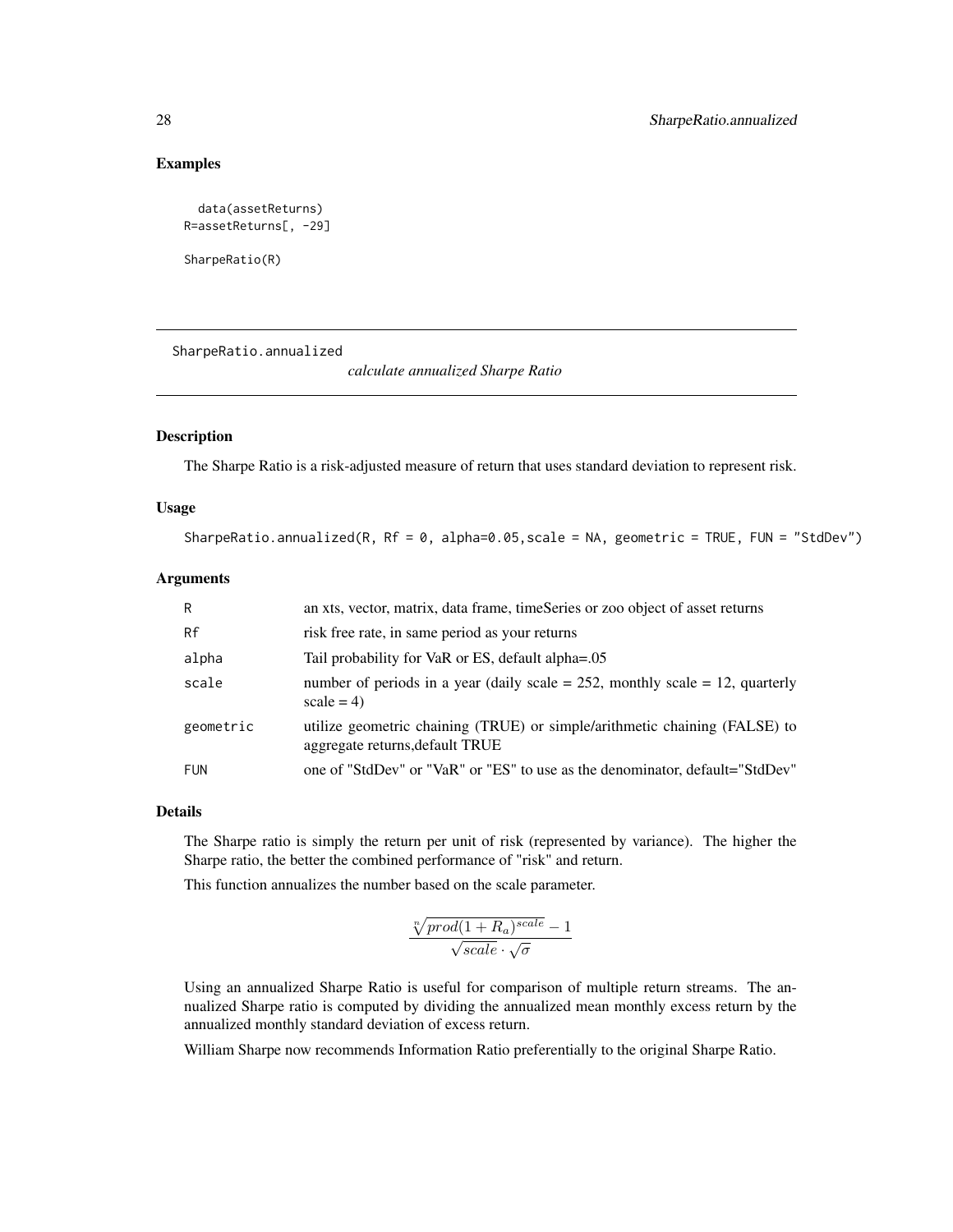#### <span id="page-28-0"></span>Author(s)

Ho Tsung-wu <tsungwu@ntnu.edu.tw>, College of Management, National Taiwan Normal University.

# References

Sharpe, W.F. The Sharpe Ratio,*Journal of Portfolio Management*,Fall 1994, 49-58. See also package PerformanceAnalytics.

# See Also

```
SharpeRatio
InformationRatio
TrackingError
ActivePremium
SortinoRatio
```
# Examples

```
data(assetReturns)
R=assetReturns[, -29]
 SharpeRatio.annualized(R)
```
SkewnessKurtosisRatio *Skewness-Kurtosis ratio of the return distribution*

#### Description

Skewness-Kurtosis ratio is the division of Skewness by Kurtosis.

#### Usage

```
SkewnessKurtosisRatio(R, ...)
```
# Arguments

|   | an xts, vector, matrix, data frame, timeSeries or zoo object of asset returns |
|---|-------------------------------------------------------------------------------|
| . | any other pass through parameters                                             |

#### Details

It is used in conjunction with the Sharpe ratio to rank portfolios. The higher the rate the better.

$$
SkewnessKurtosisRatio(R, MAR) = \frac{S}{K}
$$

where  $S$  is the skewness and  $K$  is the Kurtosis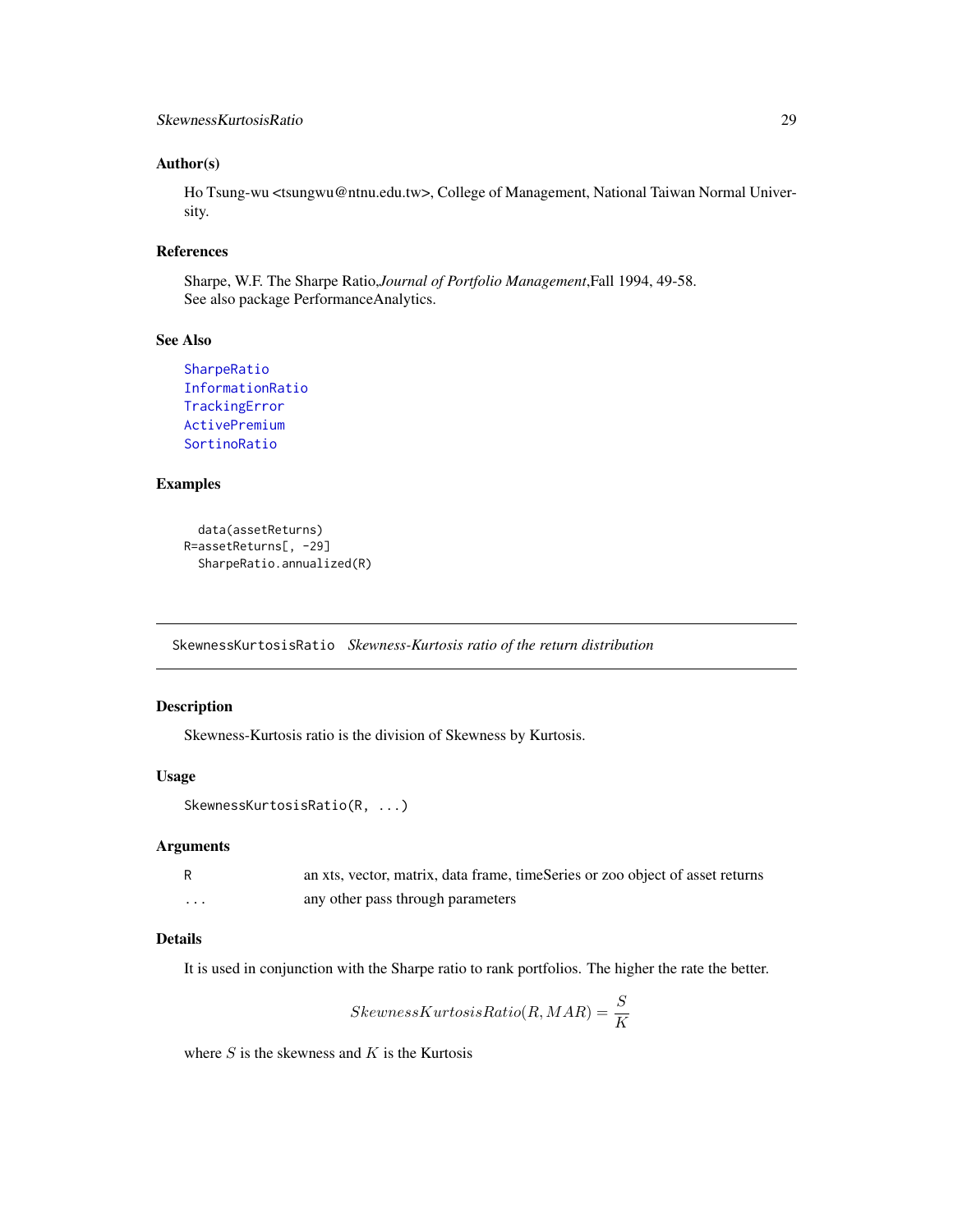#### Author(s)

Ho Tsung-wu <tsungwu@ntnu.edu.tw>, College of Management, National Taiwan Normal University.

### References

Carl Bacon, *Practical portfolio performance measurement and attribution*, second edition 2008 p.100

See also package PerformanceAnalytics.

#### Examples

```
data(assetReturns)
R=assetReturns[, -29]
 SkewnessKurtosisRatio(R)
```
<span id="page-29-1"></span>SortinoRatio *calculate Sortino Ratio of performance over downside risk*

#### Description

Sortino proposed an improvement on the Sharpe Ratio to better account for skill and excess performance by using only downside semivariance as the measure of risk.

### Usage

SortinoRatio(R, MAR =  $0, \ldots$ )

#### Arguments

| R        | an xts, vector, matrix, data frame, timeSeries or zoo object of asset returns |
|----------|-------------------------------------------------------------------------------|
| MAR      | Minimum Acceptable Return, in the same periodicity as your returns            |
| $\cdots$ | any other passthru parameters                                                 |

#### Details

Sortino contends that risk should be measured in terms of not meeting the investment goal. This gives rise to the notion of "Minimum Acceptable Return" or MAR. All of Sortino's proposed measures include the MAR, and are more sensitive to downside or extreme risks than measures that use volatility(standard deviation of returns) as the measure of risk.

Choosing the MAR carefully is very important, especially when comparing disparate investment choices. If the MAR is too low, it will not adequately capture the risks that concern the investor, and if the MAR is too high, it will unfavorably portray what may otherwise be a sound investment. When comparing multiple investments, some papers recommend using the risk free rate as the MAR.

<span id="page-29-0"></span>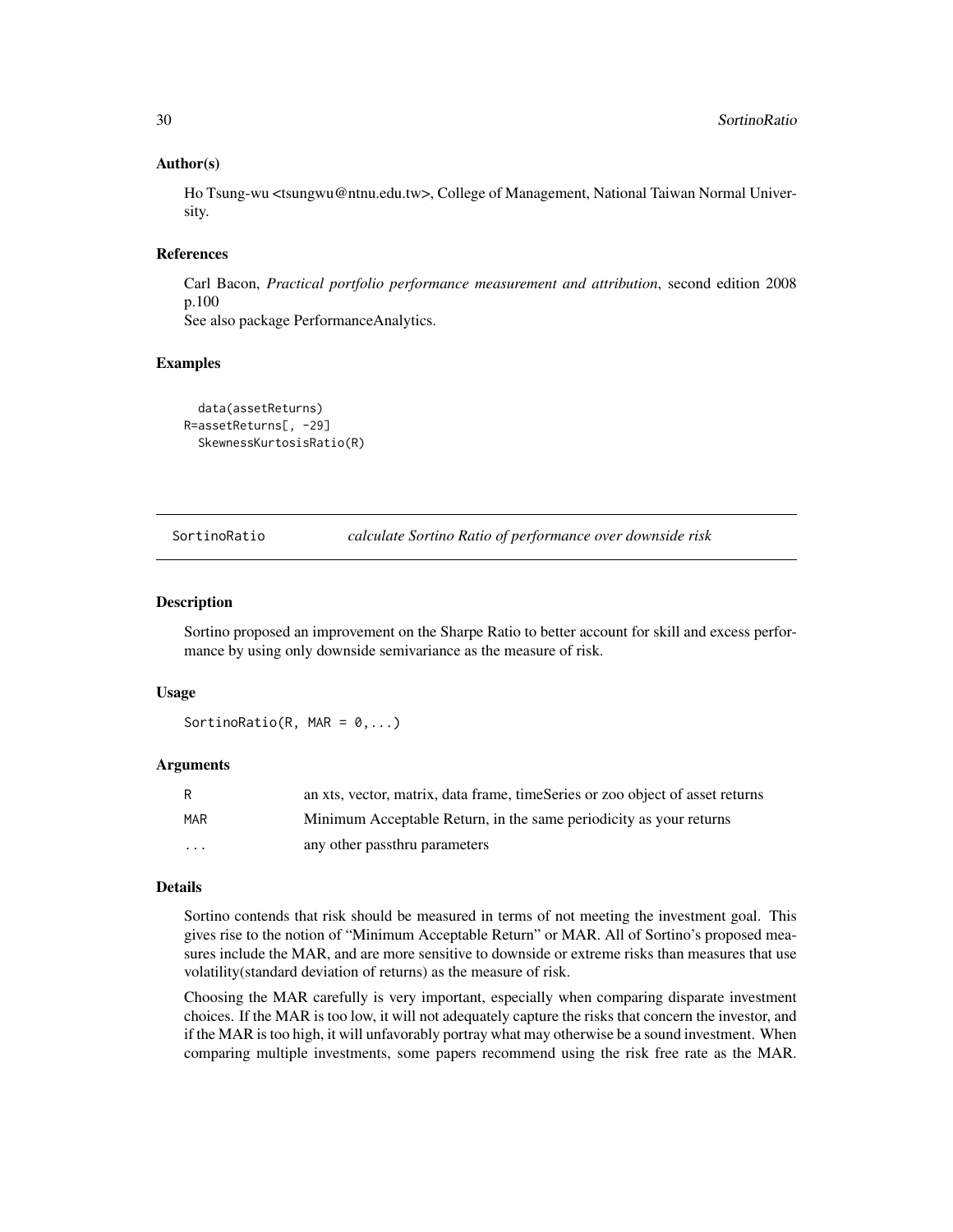<span id="page-30-0"></span>Practitioners may wish to choose one MAR for consistency, several standardized MAR values for reporting a range of scenarios, or a MAR customized to the objective of the investor.

$$
SortinoRatio = \frac{(\overline{R_a - MAR})}{\delta_{MAR}}
$$

where  $\delta_{MAR}$  is the [DownsideDeviation](#page-9-1).

#### Author(s)

Ho Tsung-wu <tsungwu@ntnu.edu.tw>, College of Management, National Taiwan Normal University.

#### References

Sortino, F. and Price, L. Performance Measurement in a Downside Risk Framework. *Journal of Investing*. Fall 1994, 59-65. See also package PerformanceAnalytics.

#### See Also

[SharpeRatio](#page-25-1) [DownsideDeviation](#page-9-1) [InformationRatio](#page-13-1)

#### Examples

```
data(assetReturns)
R=assetReturns[, -29]
```
SortinoRatio(R)

table.AnnualizedReturns

*Annualized Returns Summary: Statistics and Stylized Facts*

# Description

Table of Annualized Return, Annualized Std Dev, and Annualized Sharpe

#### Usage

```
table.AnnualizedReturns(R, scale = NA, Rf = 0, geometric = TRUE,
  digits = 4)
```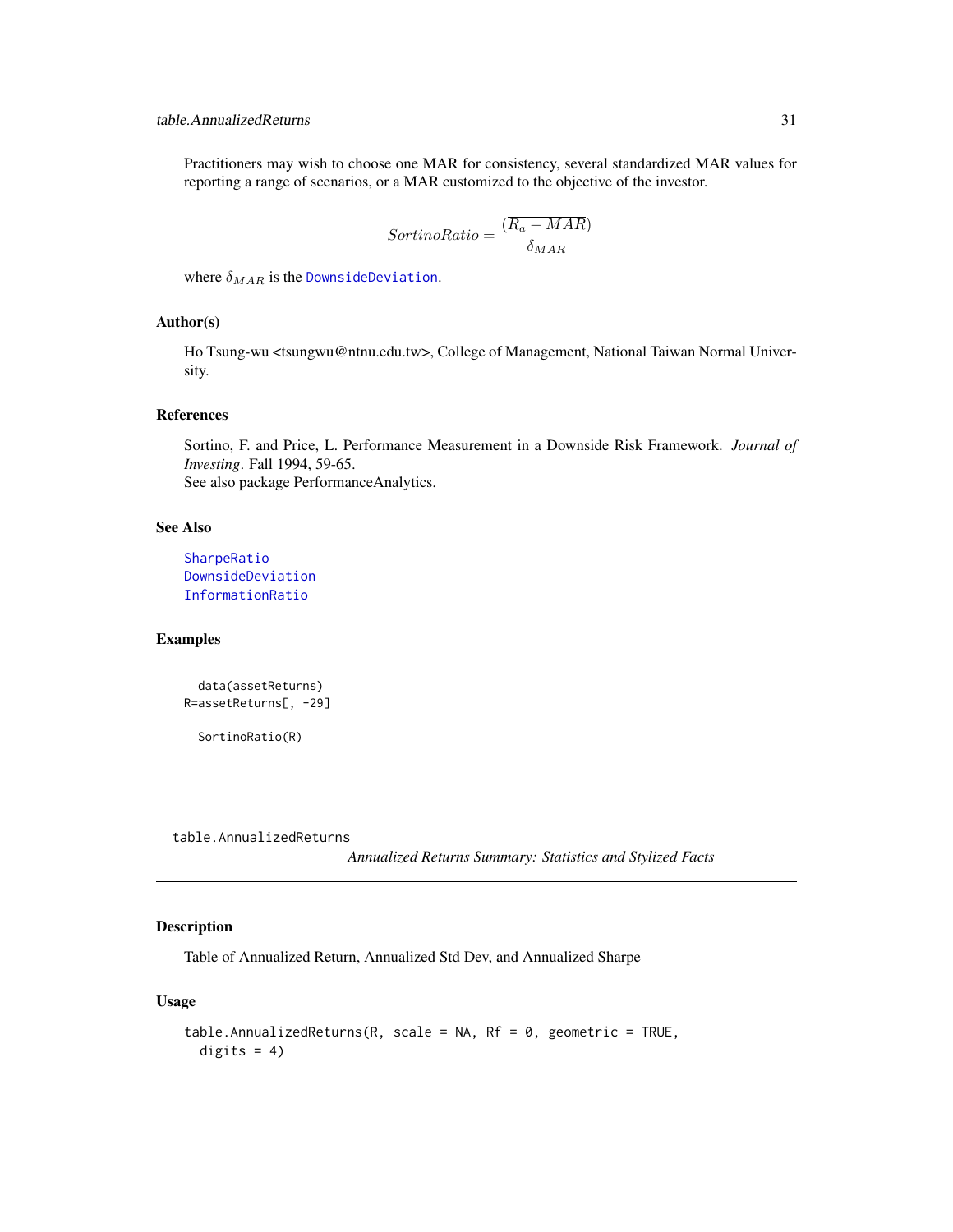# <span id="page-31-0"></span>Arguments

| R         | an xts, vector, matrix, data frame, timeSeries or zoo object of asset returns                                 |
|-----------|---------------------------------------------------------------------------------------------------------------|
| scale     | number of periods in a year (daily scale = $252$ , monthly scale = 12, quarterly<br>$scale = 4$               |
| Rf        | risk free rate, in same period as your returns                                                                |
| geometric | utilize geometric chaining (TRUE) or simple/arithmetic chaining (FALSE) to<br>aggregate returns, default TRUE |
| digits    | number of digits to round results to                                                                          |

# Author(s)

Ho Tsung-wu <tsungwu@ntnu.edu.tw>, College of Management, National Taiwan Normal University.

# See Also

[Return.annualized](#page-24-1) [SharpeRatio.annualized](#page-27-1)

# Examples

data(assetReturns) Ra=assetReturns[, -29] table.AnnualizedReturns(R=Ra)

<span id="page-31-1"></span>TrackingError *Calculate Tracking Error of returns against a benchmark*

# Description

A measure of the unexplained portion of performance relative to a benchmark.

#### Usage

```
TrackingError(Ra, Rb, scale = NA)
```

| Ra    | an xts, vector, matrix, data frame, timeSeries or zoo object of asset returns                |
|-------|----------------------------------------------------------------------------------------------|
| Rb    | return vector of the benchmark asset                                                         |
| scale | number of periods in a year (daily scale = 252, monthly scale = 12, quarterly<br>$scale = 4$ |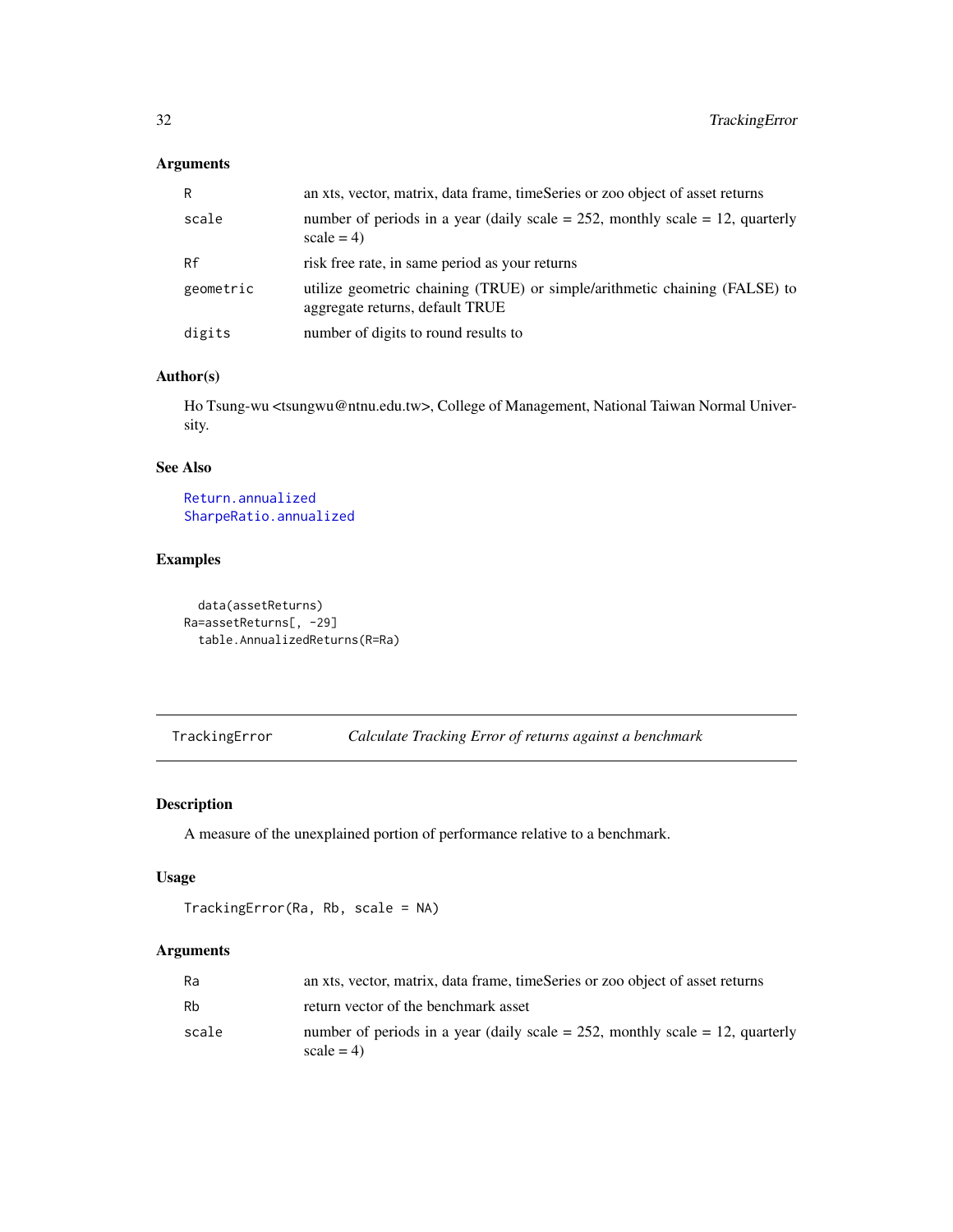# <span id="page-32-0"></span>TreynorRatio 33

### Details

Tracking error is calculated by taking the square root of the average of the squared deviations between the investment's returns and the benchmark's returns, then multiplying the result by the square root of the scale of the returns.

$$
TrackingError = \sqrt{\sum \frac{(R_a - R_b)^2}{len(R_a)\sqrt{scale}}}
$$

#### Author(s)

Ho Tsung-wu <tsungwu@ntnu.edu.tw>, College of Management, National Taiwan Normal University.

# References

Sharpe, W.F. The Sharpe Ratio,*Journal of Portfolio Management*,Fall 1994, 49-58. See also package PerformanceAnalytics.

# See Also

[InformationRatio](#page-13-1) [TrackingError](#page-31-1)

# Examples

```
data(assetReturns)
assetReturns=assetReturns["2011::2018"] #short sample for fast example
Ra=assetReturns[, -29]
Rb=assetReturns[,29] #DJI
```
TrackingError(Ra, Rb)

TreynorRatio *calculate Treynor Ratio or modified Treynor Ratio of excess return over CAPM beta*

# Description

The Treynor ratio is similar to the Sharpe Ratio, except it uses beta as the volatility measure (to divide the investment's excess return over the beta).

# Usage

```
TreynorRatio(Ra, Rb, RF = 0, scale = NA, modified = FALSE)
```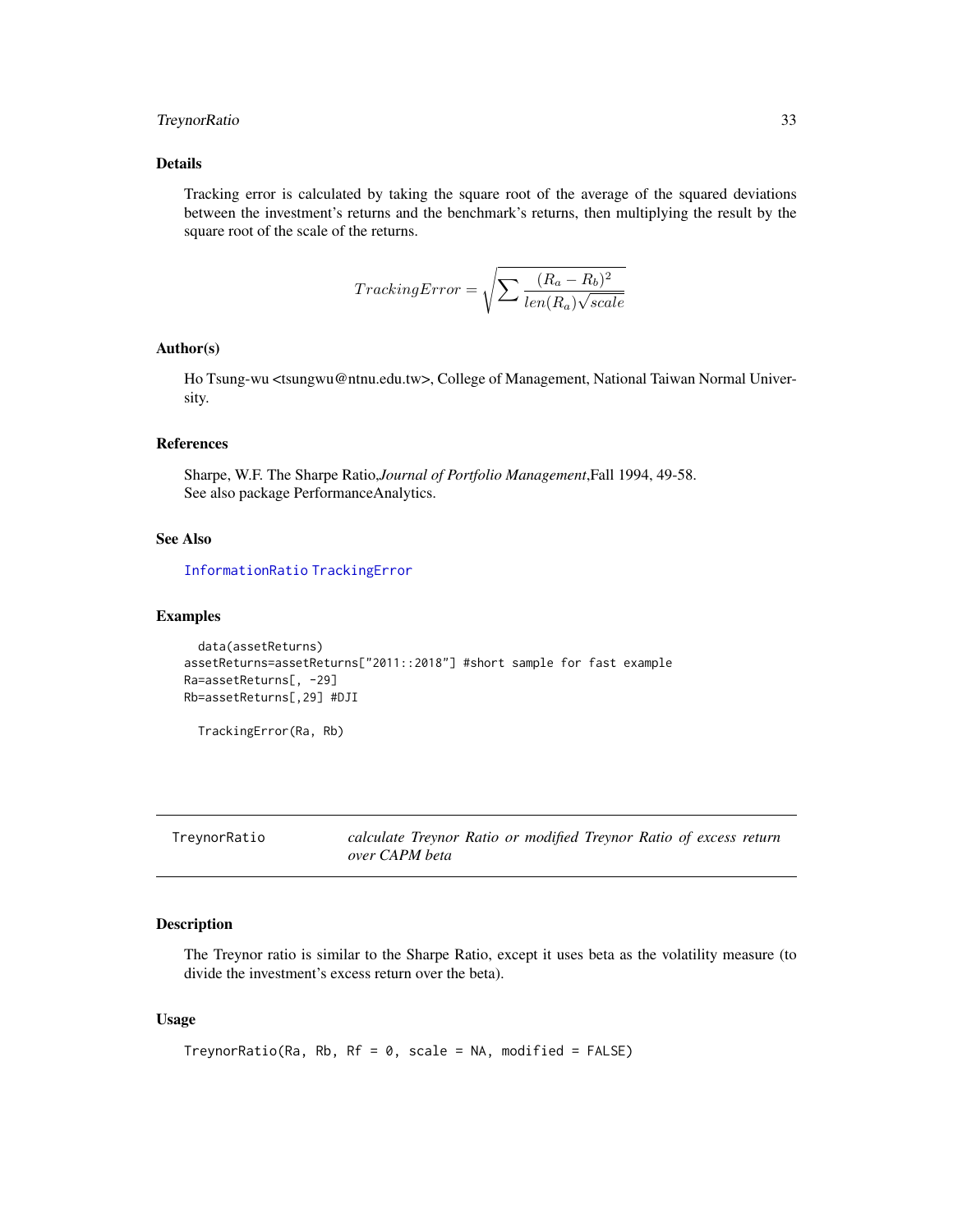#### <span id="page-33-0"></span>Arguments

| Ra       | an xts, vector, matrix, data frame, timeSeries or zoo object of asset returns                   |
|----------|-------------------------------------------------------------------------------------------------|
| Rb       | return vector of the benchmark asset                                                            |
| Rf       | risk free rate, in same period as your returns                                                  |
| scale    | number of periods in a year (daily scale = $252$ , monthly scale = 12, quarterly<br>$scale = 4$ |
| modified | a boolean to decide whether to return the Treynor ratio or Modified Treynor ratio               |

# Details

To calculate modified Treynor ratio, we divide the numerator by the systematic risk instead of the beta.

Equation:

$$
Treynor Ratio = \frac{(R_a - R_f)}{\beta_{a,b}}
$$
  

$$
Modified Treyn or Ratio = \frac{r_p - r_f}{\sigma_s}
$$

# Author(s)

Ho Tsung-wu <tsungwu@ntnu.edu.tw>, College of Management, National Taiwan Normal University.

# References

[http://en.wikipedia.org/wiki/Treynor\\_ratio](http://en.wikipedia.org/wiki/Treynor_ratio), Carl Bacon, *Practical portfolio performance measurement and attribution*, second edition 2008 p.77 See also package PerformanceAnalytics.

# See Also

[SharpeRatio](#page-25-1) [SortinoRatio](#page-29-1)

# Examples

```
data(assetReturns)
assetReturns=assetReturns["2011::2018"] #short sample for fast example
Ra=assetReturns[, -29]
Rb=assetReturns[,29] #DJI
```
TreynorRatio(Ra, Rb)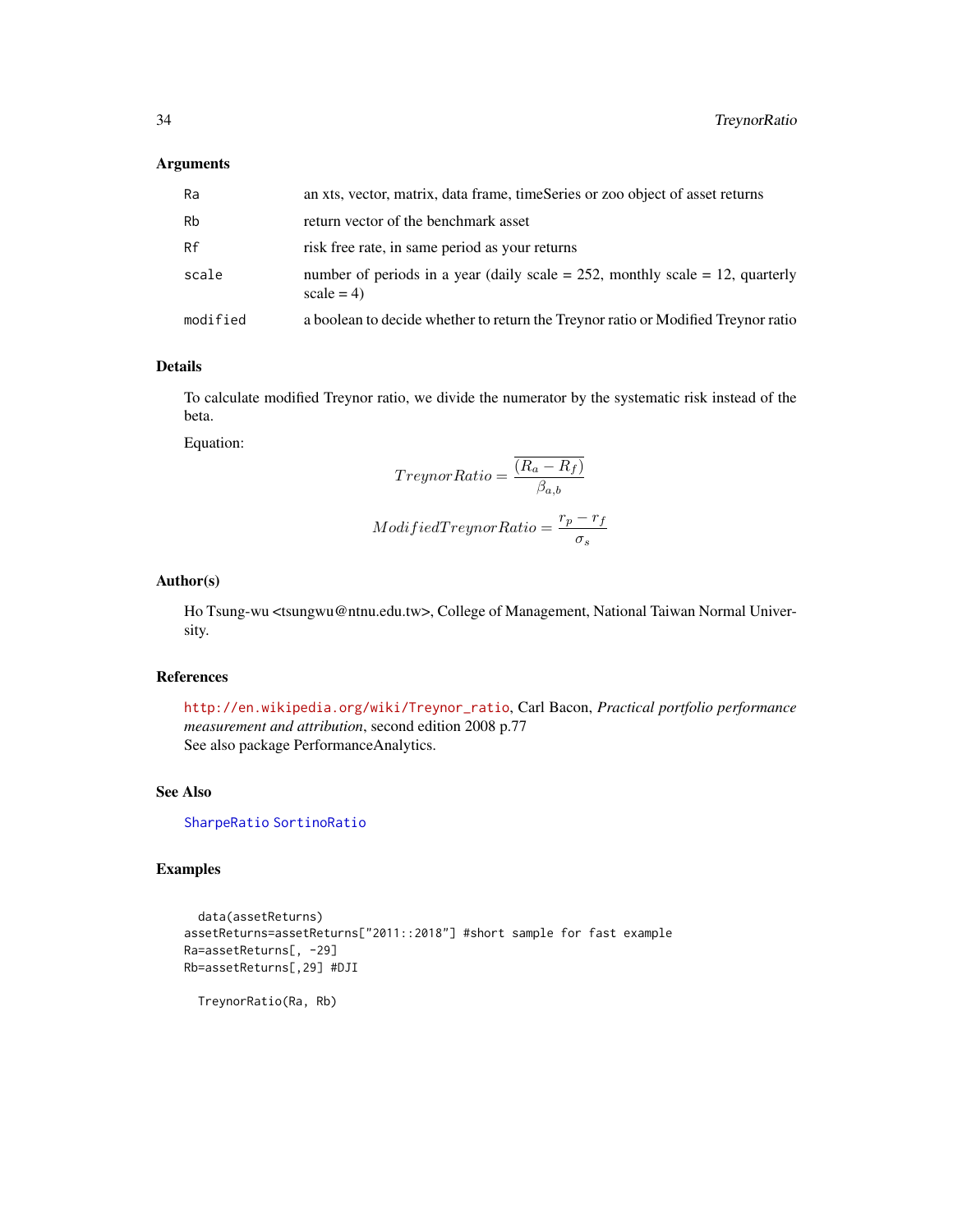<span id="page-34-0"></span>

# Description

Developed by Peter G. Martin in 1987 (Martin and McCann, 1987) and named for the worry caused to the portfolio manager or investor. This is similar to drawdown deviation except that the impact of the duration of drawdowns is incorporated by selecting the negative return for each period below the previous peak or high water mark. The impact of long, deep drawdowns will have significant impact because the underperformance since the last peak is squared.

#### Usage

UlcerIndex(R, ...)

#### Arguments

|   | a vector, matrix, data frame, timeSeries or zoo object of asset returns |
|---|-------------------------------------------------------------------------|
| . | any other passthru parameters                                           |

# Details

UI = sqrt(sum[i=1,2,...,n](D'\_i^2/n)) where D'\_i = drawdown since previous peak in period i

DETAILS: This approach is sensitive to the frequency of the time periods involved and penalizes managers that take time to recover to previous highs.

REFERENCES: Martin, P. and McCann, B. (1989) The investor's Guide to Fidelity Funds: Winning Strategies for Mutual Fund Investors. John Wiley & Sons, Inc. Peter Martin's web page on UI: <http://www.tangotools.com/ui/ui.htm>

## Test against spreadsheet at: <http://www.tangotools.com/ui/UlcerIndex.xls> See also package PerformanceAnalytics.

# Author(s)

Ho Tsung-wu <tsungwu@ntnu.edu.tw>, College of Management, National Taiwan Normal University.

### Examples

```
data(assetReturns)
R=assetReturns[, -29]
 maxDrawdown(R)
```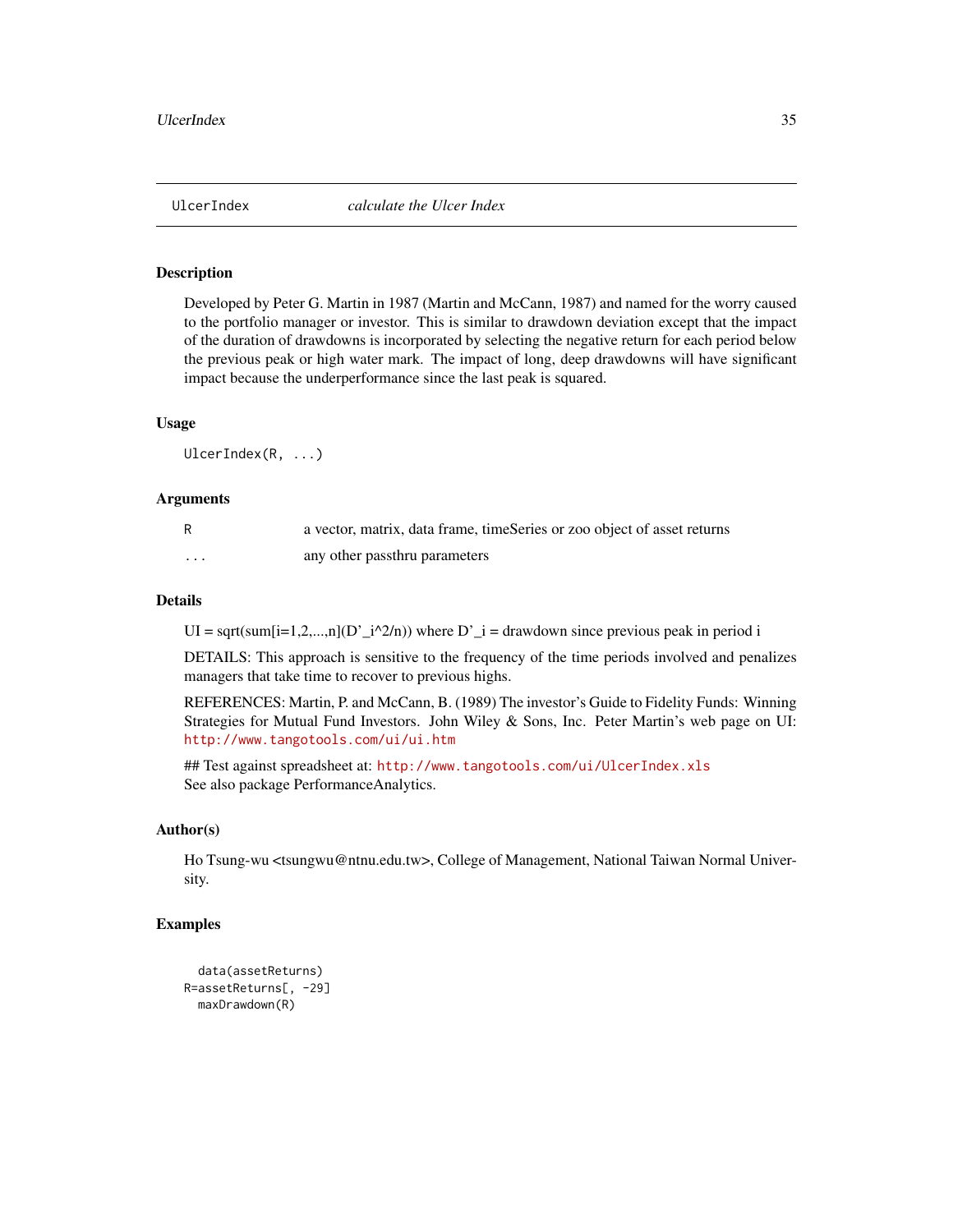<span id="page-35-0"></span>VolatilitySkewness *Volatility and variability of the return distribution*

#### Description

Volatility skewness is a similar measure to omega but using the second partial moment. It's the ratio of the upside variance compared to the downside variance. Variability skewness is the ratio of the upside risk compared to the downside risk.

#### Usage

```
VolatilitySkewness(R, MAR = 0, stat = c("volatility", "variability"), ...)
```
#### Arguments

| R    | an xts, vector, matrix, data frame, timeSeries or zoo object of asset returns                                            |
|------|--------------------------------------------------------------------------------------------------------------------------|
| MAR  | Minimum Acceptable Return, in the same periodicity as your returns                                                       |
| stat | one of "volatility", "variability" indicating whether to return the volatility skew-<br>ness or the variability skweness |
| .    | any other passthru parameters                                                                                            |

# Details

$$
VolatilitySkewness(R, MAR) = \frac{\sigma_U^2}{\sigma_D^2}
$$
  
 
$$
VariabilitySkewness(R, MAR) = \frac{\sigma_U}{\sigma_D}
$$

where  $\sigma_U$  is the Upside risk and  $\sigma_D$  is the Downside Risk

#### Author(s)

Ho Tsung-wu <tsungwu@ntnu.edu.tw>, College of Management, National Taiwan Normal University.

#### References

Carl Bacon, *Practical portfolio performance measurement and attribution*, second edition 2008 p.97-98.

See also package PerformanceAnalytics.

# Examples

```
data(assetReturns)
R=assetReturns[, -29]
 VolatilitySkewness(R, MAR=0, stat="volatility")
```